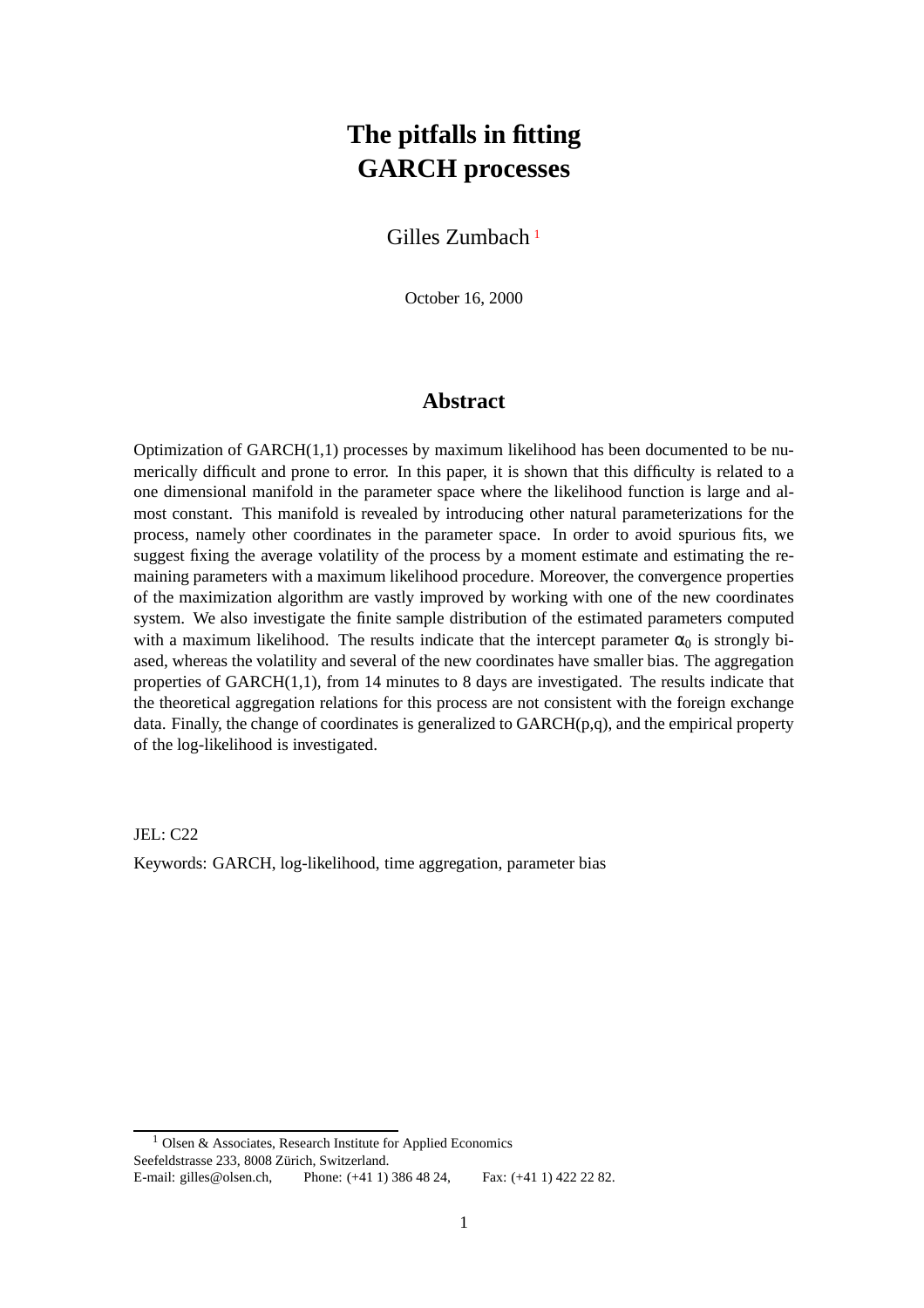#### **1 Introduction**

Since their inception, GARCH processes have gained a very fast acceptance in the finance literature. The seminal papers are [\(Engle,](#page-19-4) 1982; Engle and [Bollerslev,](#page-19-3) 1986; [Bollerslev,](#page-19-2) 1986), and two comprehensive reviews are [\(Bollerslev](#page-19-1) et al., 1992) and (Bera and [Higgins,](#page-19-0) 1993). Garch type processes model the volatility and in particular incorporate the long memory, or clustering, observed in financial data, namely the conditional heteroskedasticity. The GARCH family contains a number of parameters which must be estimated on actual data for empirical applications. The estimation is carried out with a standard log-likelihood maximization, using a conjugate gradientlike algorithm to solve the maximization problem. Possibly, more sophisticated algorithms can be used, combining the efficiency of a local search with the safety of a global search. Yet, it is "common knowledge" among practitioners that the GARCH parameters are numerically difficult to estimate in empirical applications. The numerical algorithm can easily fail, or converge to erratic solutions. Therefore, the resulting fitted parameters must be examined with a healthy dose of scepticism.

In this paper, we investigate why the parameter estimation of the GARCH processes are so difficult numerically. Using a change of coordinates in the parameter space, we show that a onedimensional manifold of nearly degenerate solutions exists. This family of solutions explains the weakness of the fit with respect to the data quality and to the searching algorithm. In particular, with insufficient data, or with corrupted data, the global solution may well not exist or be meaningless. After exploring this manifold of solutions and its origin, we propose to modify the estimation procedure of the parameters. A first parameter, fixing the volatility of the process, is computed by a moment estimate. In a second step, the remaining parameters are fitted using a log likelihood method, which allows for a robust estimation framework.

This paper is organized as follows: in section  $2$ , the GARCH $(1,1)$  process equations are rewritten in different forms in order to make the properties of the process explicit. The log-likelihood function is analyzed in various parameterizations in section [3.](#page-3-0) In section [4,](#page-8-0) the cause for the manifold of nearly degenerate solutions is explained. In section [5,](#page-10-0) the estimation on finite samples, and in particular the size of the bias, are investigated. Section [6](#page-11-0) is concerned with estimates of GARCH(1,1) process at higher frequency, and the comparison with the theoretical aggregation relations. The generalization for the GARCH $(p,q)$  processes is carried out in section [7.](#page-14-0) Finally, the recommendations for robust estimates are presented in the conclusion.

#### <span id="page-1-0"></span>**2 Rewriting the GARCH(1,1) process**

<span id="page-1-1"></span>The GARCH $(1,1)$  process is usually written as

$$
r_i = \sigma_i \varepsilon_i
$$
  
\n
$$
\sigma_i^2 = \alpha_0 + \alpha_1 r_{i-1}^2 + \beta_1 \sigma_{i-1}^2
$$
\n(1)

and the three positive numbers  $\alpha_0$ ,  $\alpha_1$  and  $\beta_1$  are the parameters of the process. The variable  $\varepsilon_i$  is identically and independently distributed (i.i.d.) and in general drawn from the normal distribution  $N(0, 1)$ . The normality of  $\varepsilon$  is not essential for the discussion below, the only needed property is that the scale for  $\varepsilon_i$  is fixed by  $E[\varepsilon_i^2] = 1$ . The integer index *i* represents a time given by  $t = t_0 + i \, \delta t$ , where  $t_0$  is an arbitrary starting point, and  $\delta t$  is the process increment. This implicit  $\delta t$  fixes a time scale for the process and for the parameters. The process is assumed to be stationary, and with finite variance  $E[\sigma_i^2] < \infty$ , which implies  $\alpha_1 + \beta_1 < 1$ .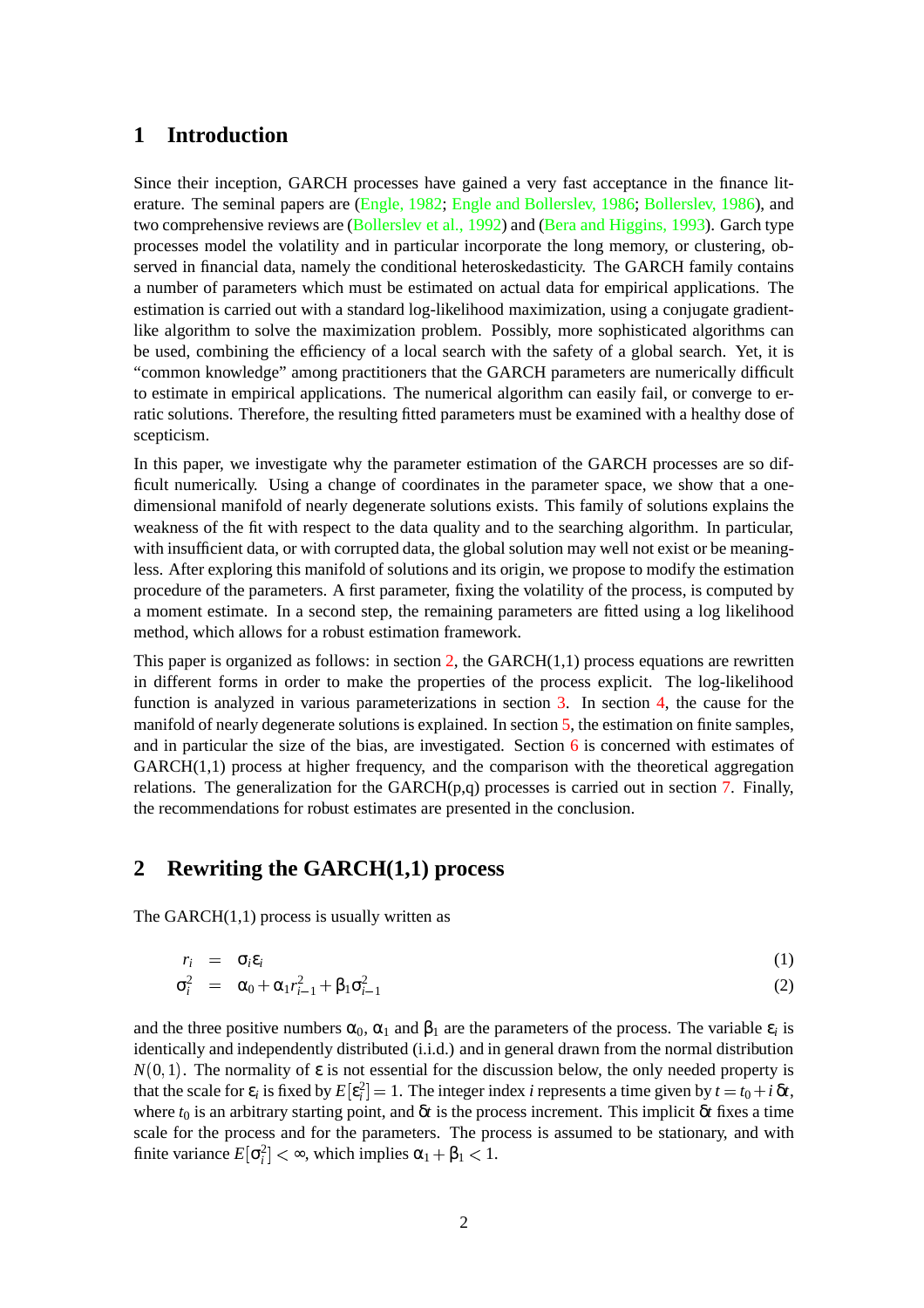With the above parametrization, the properties of the process are entangled in the three parameters. In order to make the properties of the process appear directly in the equation, we rewrite the process for  $\sigma_i$  (equation [2\)](#page-1-1) in the form

$$
\sigma_i^2 = \sigma^2 (1 - \mu_{\text{corr}}) + \mu_{\text{corr}} (\mu_{\text{ema}} \sigma_{i-1}^2 + (1 - \mu_{\text{ema}}) r_{i-1}^2)
$$
\n
$$
= \sigma^2 + \mu_{\text{corr}} (\mu_{\text{ema}} \sigma_{i-1}^2 + (1 - \mu_{\text{ema}}) r_{i-1}^2 - \sigma^2)
$$
\n(3)

<span id="page-2-2"></span><span id="page-2-1"></span>with the change of parameters

$$
\sigma^2 = \frac{\alpha_0}{1 - \alpha_1 - \beta_1} \tag{4}
$$

$$
\mu_{\text{corr}} = \alpha_1 + \beta_1 \tag{5}
$$

$$
\mu_{\text{ema}} = \frac{\beta_1}{\alpha_1 + \beta_1} \tag{6}
$$

<span id="page-2-0"></span>This reparametrization exemplifies the properties of the process, in particular

$$
E\left[\sigma_i^2\right] = E\left[r_i^2\right] = \sigma^2 \tag{7}
$$

$$
E\left[\sigma_{i+k}^2 \mid \sigma_i^2\right] = \sigma^2 + \mu_{\text{corr}}^k \left(\sigma_i^2 - \sigma^2\right)
$$
\n(8)

where  $\sigma^2$  is the mean of  $r_i^2$  and  $\sigma_i^2$ . The parameter  $\mu_{\text{corr}}$  corresponds to the exponential decay of the conditional mean volatility. The parameter  $\mu_{\text{ema}}$  is acting somewhat similarly to an exponential moving average (ema). The decay of the correlation for the return and latent volatility are also given by  $\mu_{\text{corr}}$ 

$$
\rho[\sigma^2](k) = \frac{E[\sigma_{i+k}^2 \sigma_i^2] - E[\sigma_i^2]^2}{E[\sigma_i^4] - E[\sigma_i^2]^2} = \mu_{\text{corr}}^k
$$
\n
$$
\rho[r^2](k) = \frac{E[r_{i+k}^2 r_i^2] - E[r_i^2]^2}{E[r_i^4] - E[r_i^2]^2}
$$
\n
$$
= \mu_{\text{corr}}^k \frac{\kappa_4 (\mu_{\text{ema}} + (1 - \mu_{\text{ema}})E[\epsilon^4]) - 1}{\kappa_4 E[\epsilon^4] - 1}
$$
\n(9)

with

$$
\kappa_4 = \frac{E[\sigma^4]}{\sigma^4} = \frac{1 - \mu_{\text{corr}}^2}{1 - \mu_{\text{corr}}^2 (1 + (1 - \mu_{\text{ema}})^2 (E[\epsilon^4] - 1))} \,. \tag{10}
$$

Throughout this paper, the volatility is annualized by using

$$
\sigma_{\rm ann}^2 = \frac{1 \,\text{year}}{\delta t} \sigma^2 \,. \tag{11}
$$

This makes  $\sigma_{\text{ann}}$  independent of  $\delta t$ . The same transformation is used for the latent volatility  $\sigma_i$  and for the return  $r_i$ . In this paper, the computations are done with daily data  $\delta t = 1$  day, with 1 year = 250 days, and the time intervals are expressed in days.

Each parameter  $\mu$  acts multiplicatively and, therefore, defines an exponential time scale. This is made explicit by a further change of coordinates

$$
\mu_{\text{corr}} = \exp(-\delta t/\tau_{\text{corr}})
$$
\n
$$
\mu_{\text{ema}} = \exp(-\delta t/\tau_{\text{ema}})
$$
\n(12)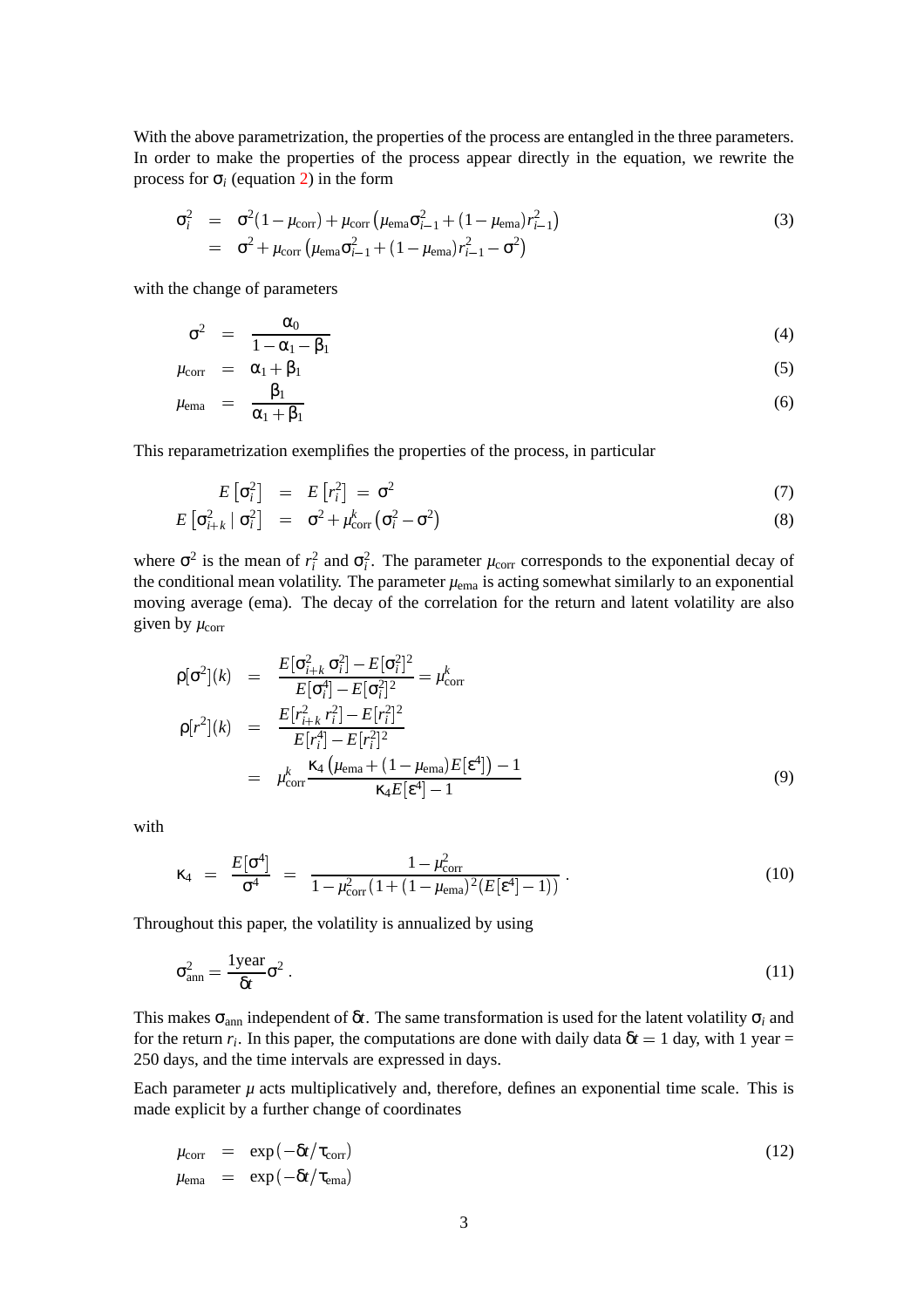where  $\tau_{\text{corr}}$  and  $\tau_{\text{ema}}$  correspond to the exponential decay time interval of the correlation and ema. As often, time scales vary widely, it is therefore useful to introduce other coordinates as the logarithm of the time intervals

$$
z_{\text{corr}} = \ln(\tau_{\text{corr}}) \tag{13}
$$
\n
$$
z_{\text{ema}} = \ln(\tau_{\text{ema}})
$$

such that the *z* parameterization corresponds to a double logarithmic transformation of the *µ* parameters, i.e.  $\mu = \exp(-\delta t \exp(-z)).$ 

These successive transformations define four coordinate systems on the parameter space, namely  $(\alpha_0, \alpha_1, \beta_1)$ ,  $(\sigma_{ann}, \mu_{corr}, \mu_{ema})$ ,  $(\sigma_{ann}, \tau_{corr}, \tau_{ema})$  and  $(\sigma_{ann}, \tau_{corr}, \tau_{ema})$ . These different coordinates emphasize that the  $GARCH(1,1)$  process is parametrized by a three dimensional space, on which we can use different coordinate systems. Generically, we use  $\theta$  to denote one point in the parameter space, and practically  $\theta$  is represented in a given coordinates system.

The domains for the coordinates are

$$
0 < \alpha_0, \alpha_1, \beta_1 \qquad \alpha_1 + \beta_1 < 1
$$
  
\n
$$
0 < \sigma
$$
  
\n
$$
0 < \mu_{\text{corr}}, \mu_{\text{ema}} < 1
$$
  
\n
$$
0 < \tau_{\text{corr}}, \tau_{\text{ema}}
$$
\n(14)

and no constraints on  $z_{\text{corr}}$ ,  $z_{\text{ema}}$ . One advantage of these new coordinates is that the domains are becoming simpler in the new coordinate systems. Yet, as a guard for the numerical search of the maximum likelihood, sufficiently large finite bounds may still be imposed to prevent overflow or zero values, particularly because the coordinate changes involve exponentials and logarithms.

#### <span id="page-3-0"></span>**3 The log-likelihood**

Usually, the parameters  $\theta$  are fitted by a (pseudo) log-likelihood procedure. Assuming that the random variables  $\varepsilon_i$  have a Gaussian distribution, the log-likelihood function is

$$
l(\theta) = -\frac{1}{2n} \sum_{i} \left( \ln(2\pi) + \ln(\sigma_i^2) + \frac{r_i^2}{\sigma_i^2} \right),\tag{15}
$$

where *n* is the number of data points in the sample. An initial fraction of data must be used for build-up, because of the memory of the volatility process. An estimate  $\tilde{\theta}$  for the parameters is given by the solution of the maximization problem

$$
\max_{\theta} \ l(\theta). \tag{16}
$$

Many desirable properties are known when fitting parameters by a log-likelihood procedure<sup>[2](#page-3-1)</sup>. The most generally applicable property is the independence on the coordinate system: the estimation can be done in any parametrization and the results will be identical, up to the reparametrization. This property is true for finite samples and any data set (assuming a non-degenerate maximum). In particular, if the process is misspecified (i.e. the data were not generated by the fitted process), the maximum is identical in any coordinate system.

<span id="page-3-1"></span><sup>&</sup>lt;sup>2</sup> A general reference on this topic is (Davidson and [MacKinnon,](#page-19-5) 1993).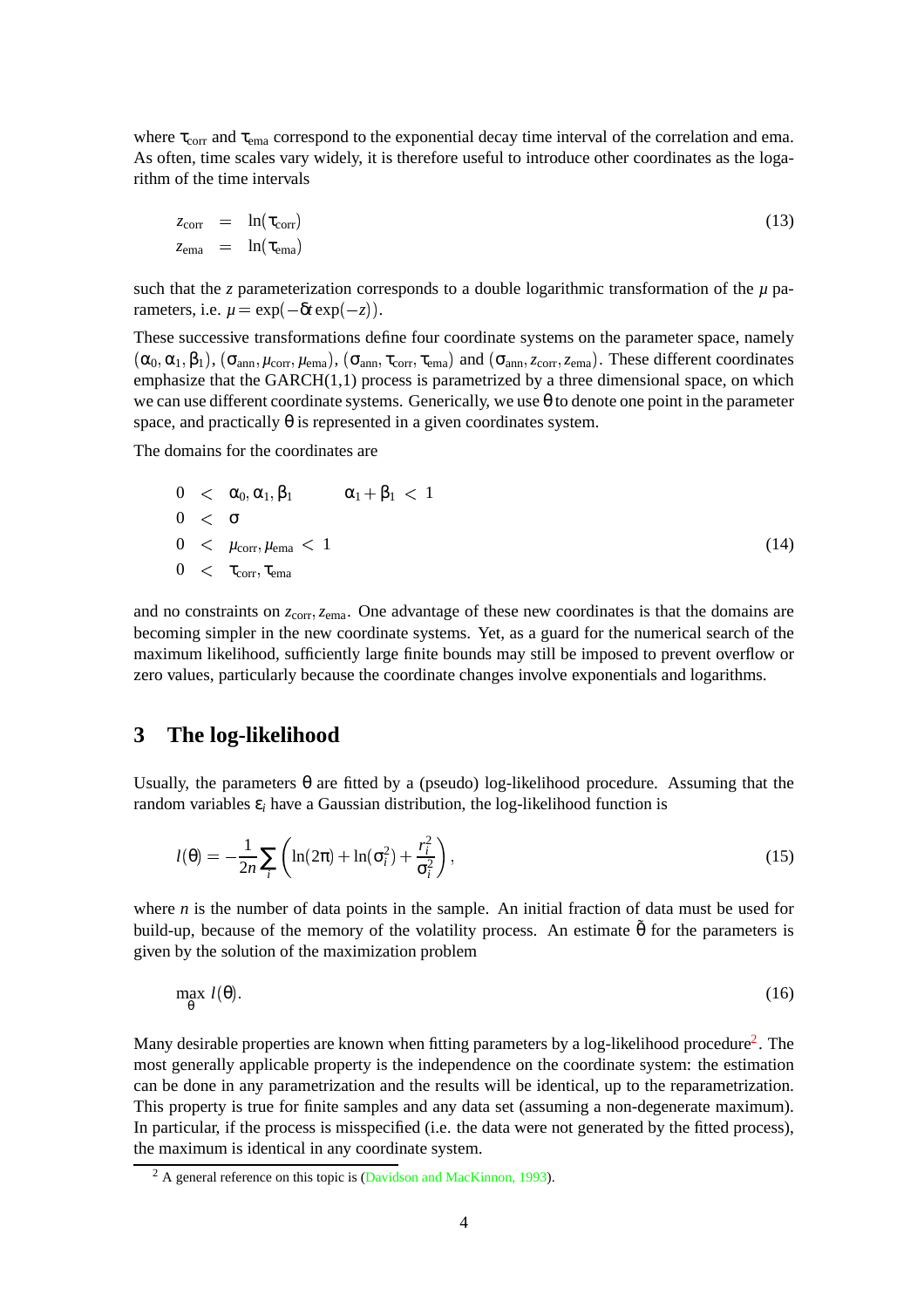The convergence properties of the algorithm used to solve the max equation change depending on the coordinate system. Essentially, all efficient maximization algorithms use a Taylor expansion around the maximum. As a heuristic estimate, the convergence is faster for a larger domain in which the second order Taylor expansion around the solution is a good approximation. Practically, we use in this paper a BFGS algorithm, according to the Numerical Recipes [\(Press](#page-19-6) et al., 1992). For this section, the empirical data set used to compute the figures is the daily foreign exchange (FX) rate for USD/CHF. The year 1994 is used for build-up<sup>[3](#page-4-0)</sup>, and the years 1995 to 1998 for the estimations. We have checked that the properties discussed in this paper are robust against changes of the data set (other currency pairs, equities indices, or bond indices), or changes of the time period, or of the build-up and sample lengths.

The properties of the  $l(\theta)$  function are illustrated by plotting its values along cuts in the parameter space. Those cuts are done along constant coordinate planes, and this is where the different coordinate systems play an important role. A cut in the  $(\sigma, \mu_{\text{corr}})$  plane at constant  $\mu_{\text{ema}}$  is presented in Figure [1.](#page-5-0) This figure does not really look like a nice parabolic maximum. Let us emphasize that the level lines for the contour plot are not regularly spaced, but much closer around the maximum. In fact, the maximum is very flat along an 'L' shape. A closer inspection shows that something happens along the lower side of the figure, but the log-likelihood changes too rapidly in these coordinates to display a clear figure.

The same cut, with the same domain but in the  $(\sigma, \tau_{\text{corr}})$  plane, is presented on Figure [2.](#page-6-0) Here, the structure starts to unravel: the large flat area that occupies most of the figure is the structure that was wedged along the  $\mu_{\text{corr}} = 1$  axis. The maximum is now at the very top of the figure, at  $\tau_{\text{corr}} \simeq 20$  days, and is still very asymmetric.

In order to see the maximum clearly, another logarithmic transformation is necessary. The same cut, but in the  $(\sigma, z_{\text{corr}})$  plane, is presented on Figure [3.](#page-7-0) Here, the structures completely unravel: *a long ridge of nearly optimal solutions exists*. This one dimensional quasi-degeneracy is the major cause of trouble for the maximization algorithm. This feature is not visible in the  $(\alpha, \beta)$  coordinates because the ridge is nearly perpendicular to the  $\mu_{\text{ema}}$ ,  $\tau_{\text{ema}}$  or  $z_{\text{ema}}$  coordinates. An arbitrary cut, in particular in the  $(\alpha, \beta)$  coordinates, shows only an isolated maximum. The comparison of the three figures also explains why, generically, the maximization algorithm performs much better when using the  $(\sigma_{ann}, z_{corr}, z_{ema})$  coordinates: the log-likelihood is much better approximated by its second order Taylor expansion.

In order to get a better quantitative picture for these quasi degenerate solutions, we solve for a given  $\sigma$  the maximization problem for  $(z_{\text{corr}}, z_{\text{ema}})$ . Then, we can plot the solution  $(\tilde{z}_{\text{corr}}, \tilde{z}_{\text{ema}})$  as a function of  $\sigma$ , as shown on Figure [4.](#page-8-1) The long ridge is now clearly visible as a plateau on the log-likelihood function. Note that the relative difference in the log-likelihood between the best solution and the plateau is only of 0.3%. By comparison, computing with the same time series (USD/CHF, with 1 year for build up and 4 years for the fits), but sliding the starting point for the fit every month from 1986 to 1993, leads to a variation of the log-likelihood of 10%.

The horizontal plateau corresponds to  $|\partial l(\theta)/\partial \theta_k| \simeq 0$ , and possibly fools an optimization algorithm to fulfill its convergence criterion. This can be a major source of spurious solutions. Moreover, a large amount of data was used in order to compute this figure, yet using less data can create secondary maxima or possibly another absolute maximum. These spurious solutions are worrisome as the corresponding parameters are completely meaningless. For example, the average volatility of the resulting process (which is given directly by  $\sigma$ ) can be too large by a factor 10.

<span id="page-4-0"></span><sup>&</sup>lt;sup>3</sup> The GARCH processes have an internal state with memory, namely  $\sigma_i$ . The internal state is initialized with an estimate of the mean volatility, and then one year of data is used to build-up the internal state. In this way, at the begining of the sample used to estimate the log-likelihood function, σ*<sup>i</sup>* has an exponentialy small dependency on the initial condition.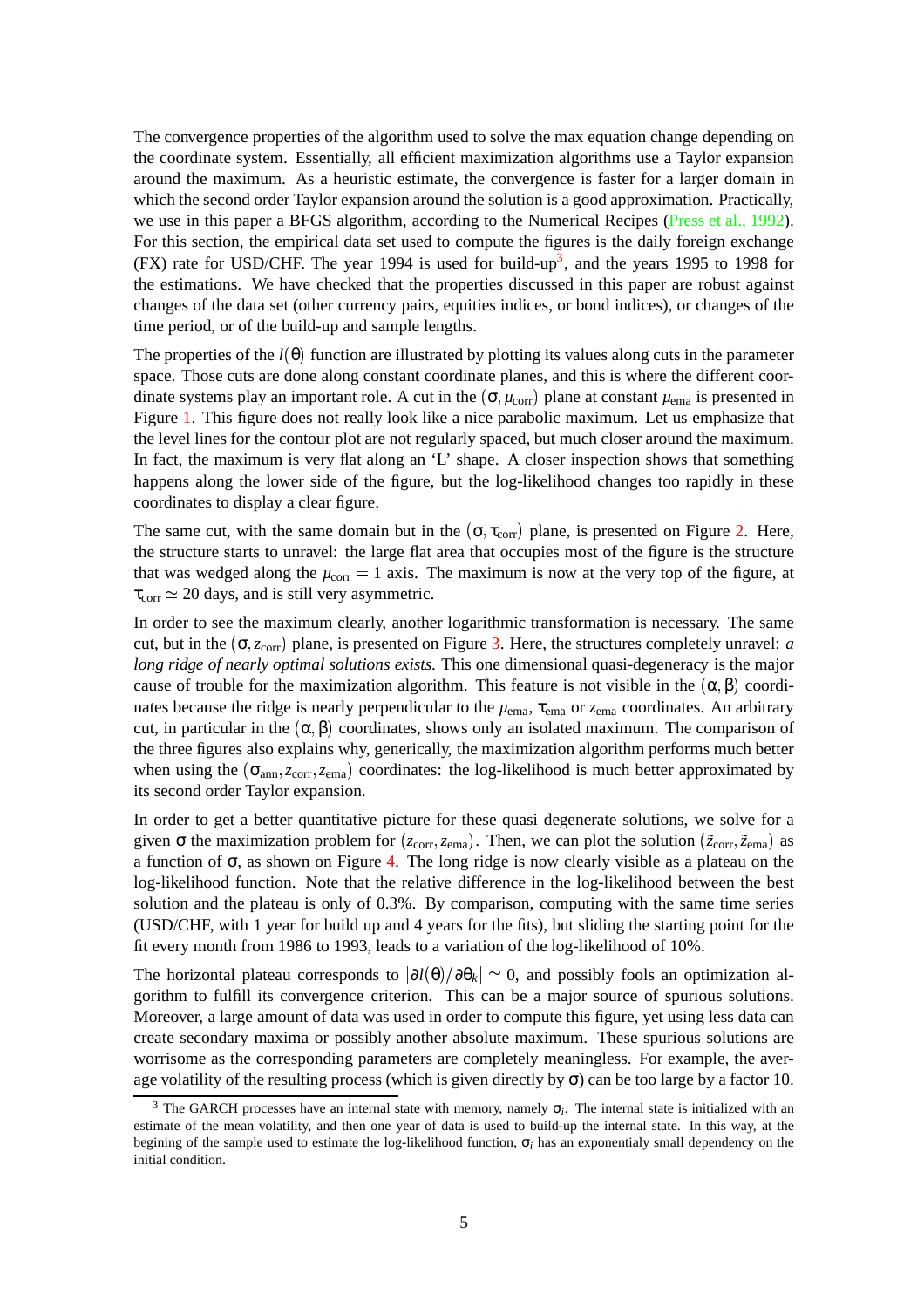

<span id="page-5-0"></span>Figure 1: The log-likelihood as a function of  $\sigma_{\sf ann}$  and  $\mu_{\sf corr}$ , for  $\mu_{\sf ema} = 0.9514 = \exp(-\exp(-3)).$  The data are USD/CHF foreign exchange, with 1 year of build-up for the process, and 4 years for the computation of the log-likelihood. Note that the levels for the contour plot are much narrower close to the maximum.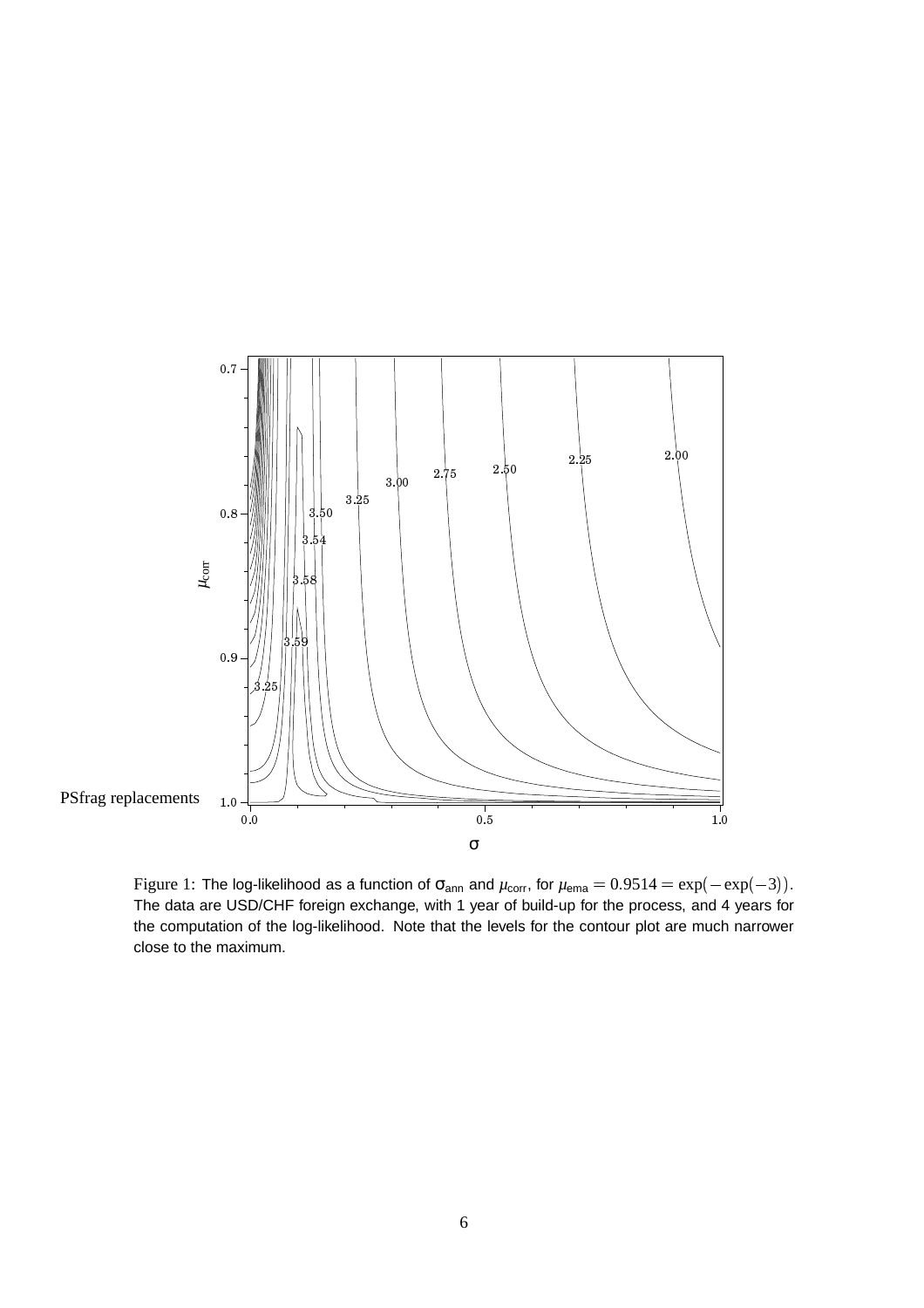

<span id="page-6-0"></span>Figure 2: The log-likelihood as a function of  $\sigma_{\sf ann}$  and  $\tau_{\sf corr}$ , for  $\tau_{\sf ema} = 20.08 = \exp(3)$ . The data, domain for the parameters, and levels for the contour plot are as in Figure [1.](#page-5-0)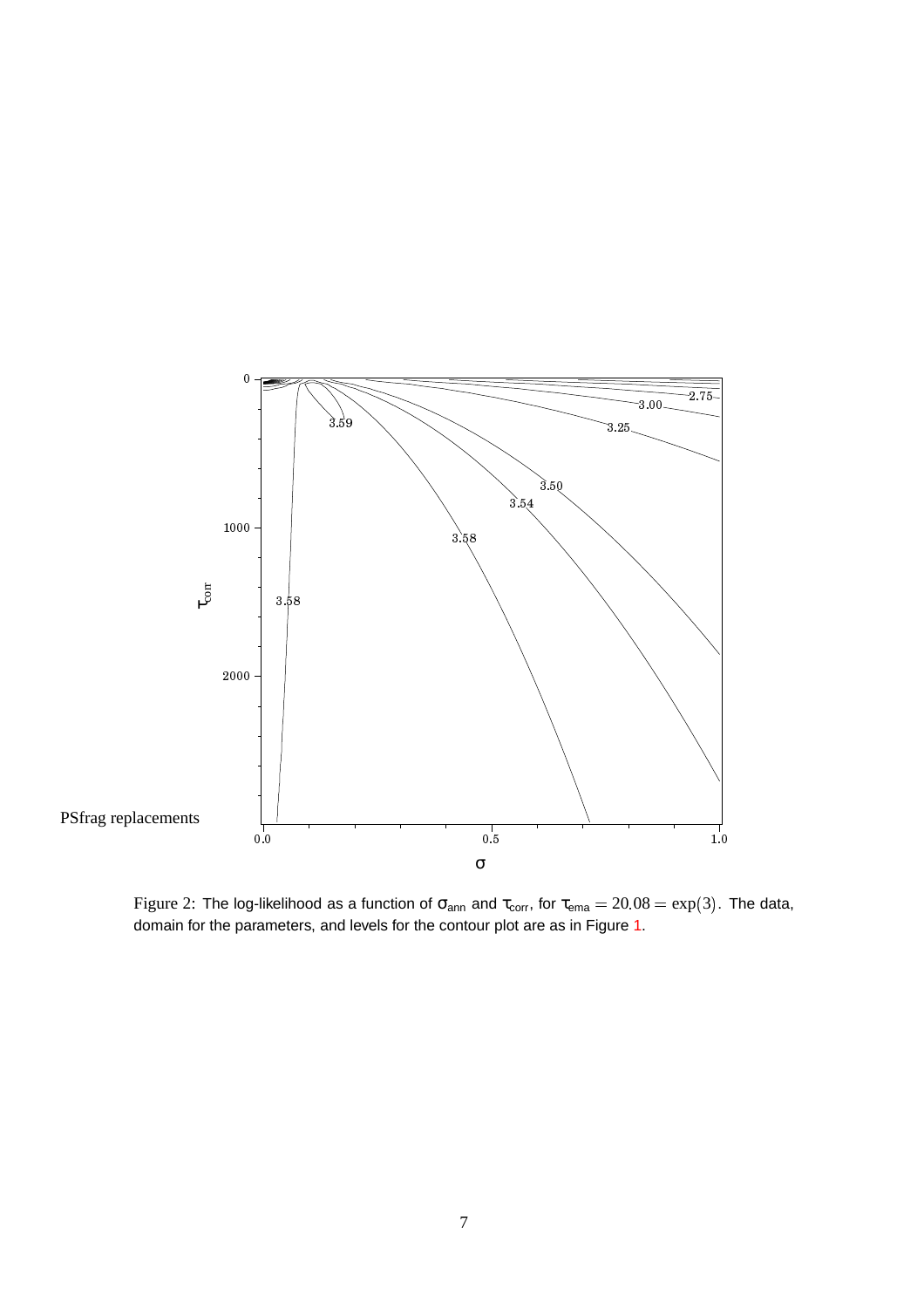

<span id="page-7-0"></span>Figure 3: The log-likelihood as a function of  $\sigma_{ann}$  and  $z_{corr}$ , for  $z_{ema} = 3$ . The data, domain for the parameters, and levels for the contour plot are as in Figure [1.](#page-5-0)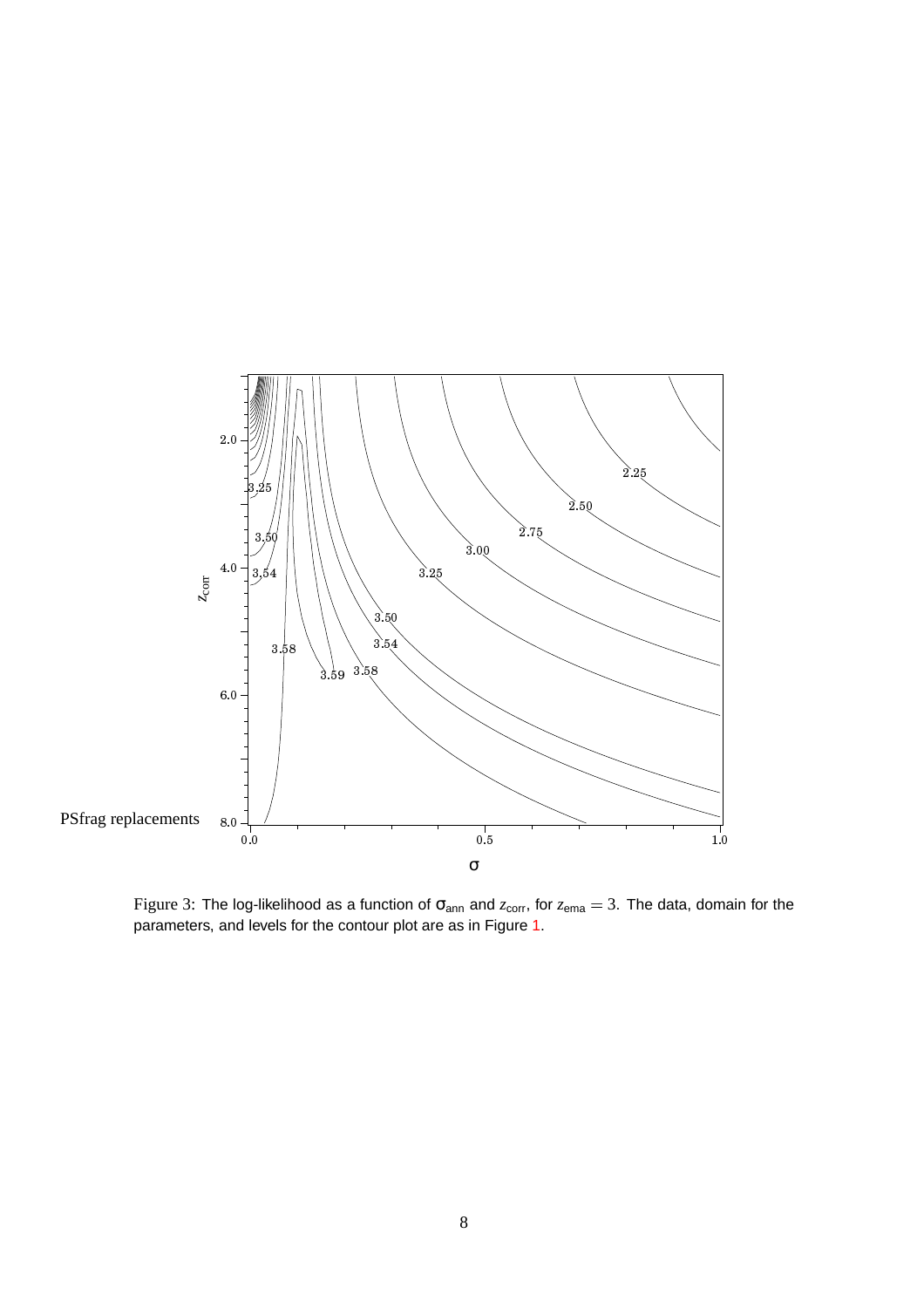

Figure 4:  $\tilde{\tau}_{corr}$ ,  $\tilde{\tau}_{ema}$  and the log-likelihood as a function of  $\sigma_{ann}$ . The data are as in Figure [1.](#page-5-0)

<span id="page-8-1"></span>These spurious solutions are not easy to detect in the usual  $(\alpha, \beta)$  coordinates, their most visible signature being  $\tilde{\alpha}_1 + \tilde{\beta}_1 \simeq 1$ .

In order to define a more robust fitting procedure for the parameters, we propose to use a mixed estimation, with a moment estimate for  $\sigma$  and with a log-likelihood for  $z_{\text{corr}}$ ,  $z_{\text{ema}}$ . More precisely, σ is computed from the moment estimate

$$
\tilde{\sigma}^2 = \langle r_i^2 \rangle \tag{17}
$$

where  $\langle \cdot \rangle$  denotes the sample average. The remaining parameters are obtained by solving the restricted maximum likelihood problem

$$
\min_{(z_{\text{corr}}, z_{\text{ema}})} l(\tilde{\sigma}, z_{\text{corr}}, z_{\text{ema}}) \tag{18}
$$

<span id="page-8-0"></span>In order to differentiate from the usual 'log-likelihood fit all' procedure, we call the resulting two steps estimate a *restricted* estimate, because for the log-likelihood step, the parameter space of the process is restricted to the subspace corresponding to the observed volatility. This method enforces a natural soundness criterion on the fitted process, namely the volatility of the fitted process is identical to the volatility of the data. Moreover, this is important for long term forecasts (see equation [8\)](#page-2-0) made with this process. Note that some software packages like S+ already allow the estimation of a volatility like constraint with a moment estimator. Yet, this is used with the original  $(\alpha, \beta)$  parametrization to add a constraint that essentially fixes  $\alpha_0$ . Therefore, there is no change of coordinates involved in this procedure.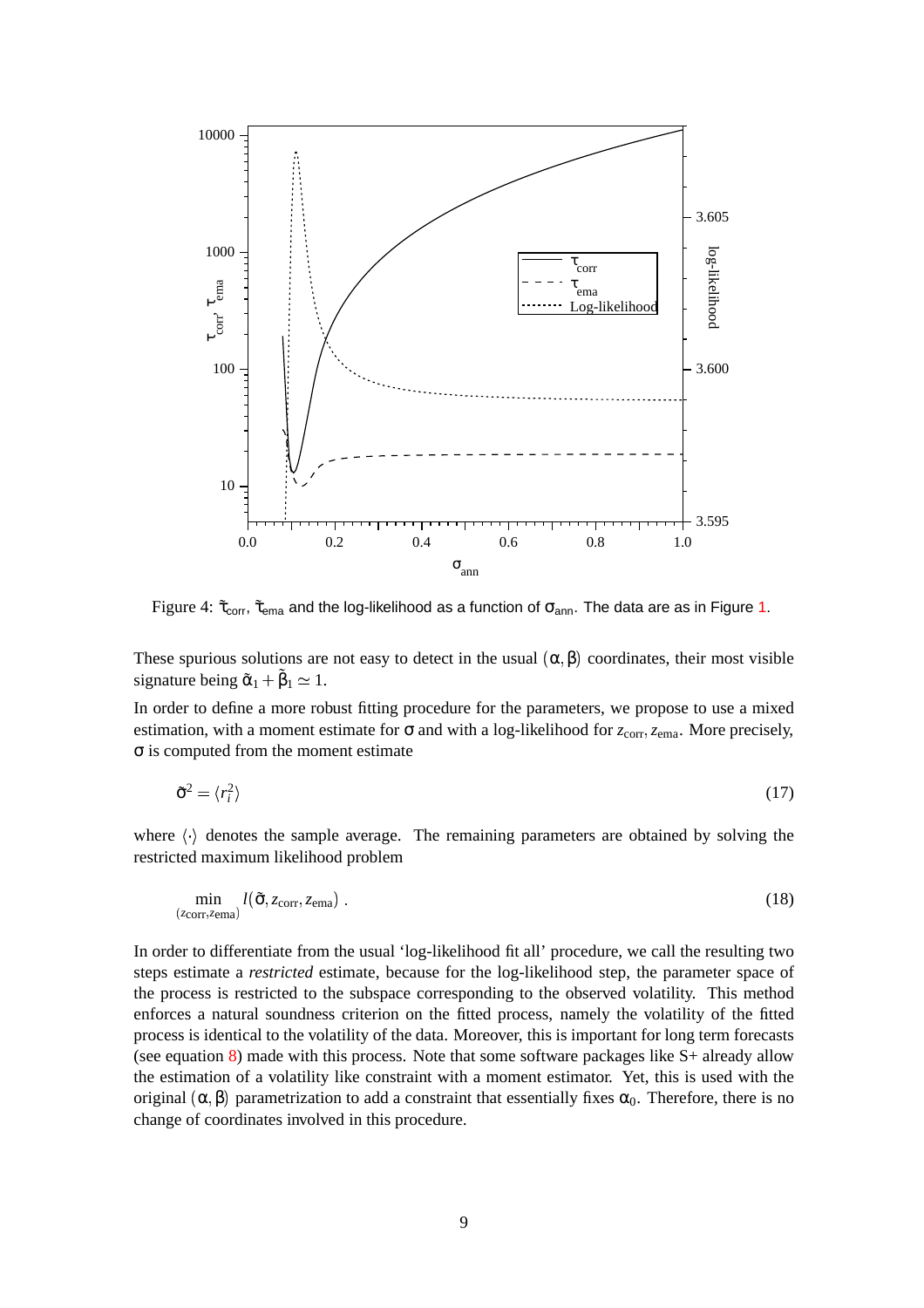

<span id="page-9-1"></span>Figure 5: The annualized latent volatility  $\langle \sigma_i^2 \rangle^{1/2}$  (full line) and annualized data volatility  $\langle r_i^2 \rangle^{1/2}$ (dotted line) for the GARCH(1,1) process with different values for the parameter  $\sigma_{ann}$ . At the point where the two curves intersect, the process parameter  $\sigma_{ann}$  is such that the latent volatility is equal to the data volatility. The data are as in Figure [1.](#page-5-0)

#### **4 The causes of the trouble**

We still need to understand why we obtain this family of almost degenerate solutions. The important point to realize is that, when fitting a process on data, the three quantities  $\sigma^2$ ,  $\langle \sigma_i^2 \rangle$  and  $\langle r_i^2 \rangle$  are different, namely the identity in equation [7](#page-2-0) does not hold anymore for *sample average*. The process for  $\sigma_i$  is still defined by equation [3,](#page-2-1) and we can take its unconditional average. After straightforward calculations, the unconditional average can be written

<span id="page-9-0"></span>
$$
\sigma^2 = \langle r_i^2 \rangle + \left( \frac{\mu_{\text{corr}} (1 - \mu_{\text{ema}})}{1 - \mu_{\text{corr}}} + 1 \right) \left( \langle \sigma_i^2 \rangle - \langle r_i^2 \rangle \right) \tag{19}
$$

The quantity  $\langle r_i^2 \rangle$  is a number depending only on the data, the quantity  $\langle \sigma_i^2 \rangle$  is still a function of the process parameters. In the above equation, if  $\langle \sigma_i^2 \rangle = \langle r_i^2 \rangle$ , then the usual identity between all variances is true. Similarly to Figure [4,](#page-8-1) we plotted on Figure [5](#page-9-1) the quantities  $\langle \sigma_i^2 \rangle$  and  $\langle r_i^2 \rangle$ along the almost degenerate solutions, using  $\sigma_{ann}$  as a parameter. On this figure, the difference between the three variances is clear. Moreover,  $\langle \sigma_i^2 \rangle$  is almost constant along the branch of near solutions, but different by about 5% from  $\langle r_i^2 \rangle$ . Only at the maximum likelihood solution, the equality  $\langle \sigma_i^2 \rangle = \langle r_i^2 \rangle = \tilde{\sigma}^2$  is fulfilled to a high degree of accuracy. Therefore, the second term in equation [19](#page-9-0) is non zero, and the  $1/(1 - \mu_{\text{corr}})$  creates a singularity for  $\sigma$ . In order to check for this explanation, we approximate  $\langle \sigma_i^2 \rangle$  by a constant and plug the appropriate numbers in equation [19](#page-9-0) in order to obtain an estimate for  $\sigma$ . Then, we compare  $\sigma$  versus  $\mu_{\text{corr}}$  as obtained along the nearly degenerate solution, and  $\sigma$  versus  $\mu_{\text{corr}}$  as obtained from equation [19:](#page-9-0) the two curves closely match, in agreement with the above analysis.

An interesting question is to determine whether this one dimensional degeneracy is originating in the GARCH process itself, or in the inability of the GARCH process to fit financial data (say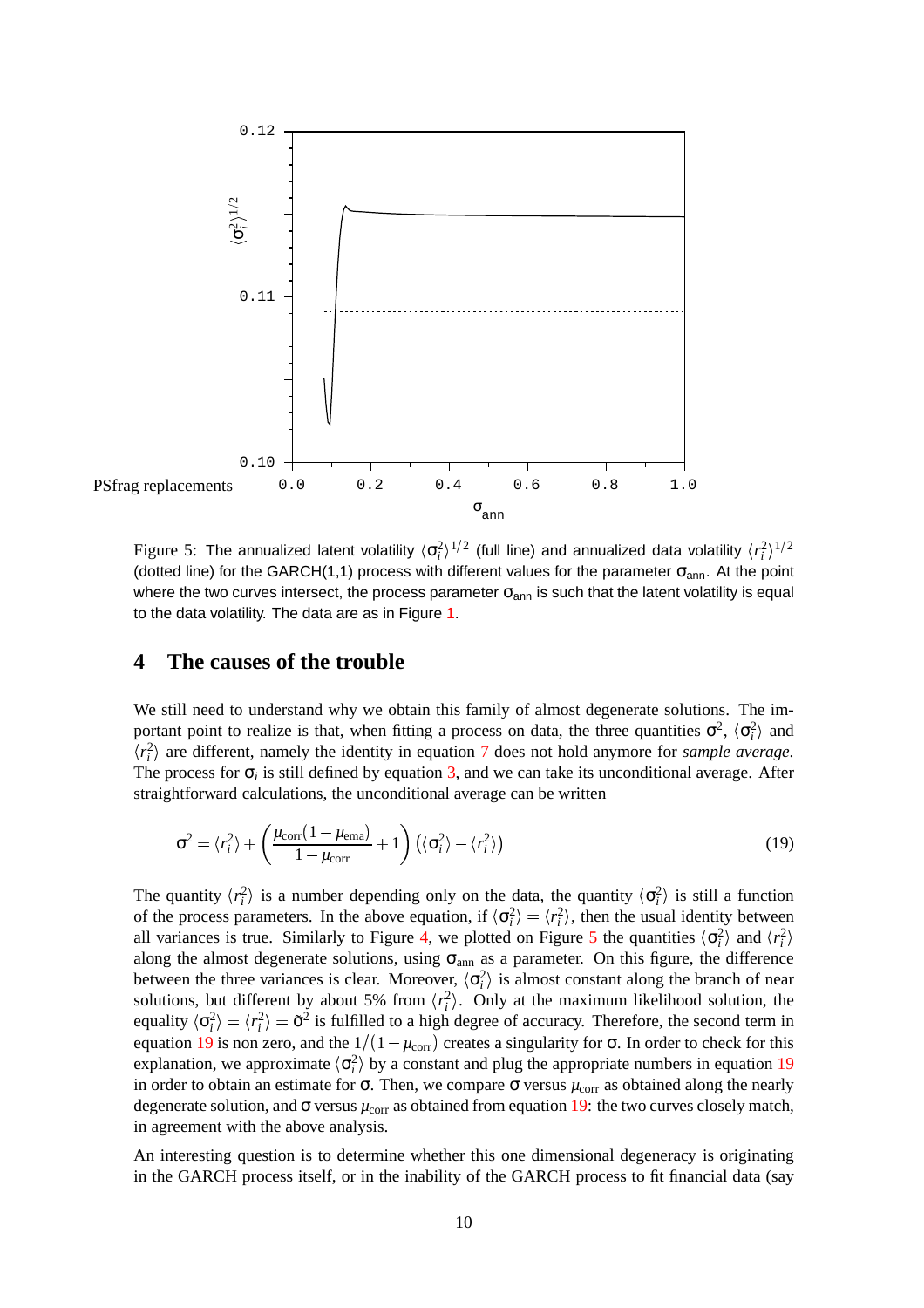for example, because the  $GARCH(1,1)$  process has an exponential correlation decay whereas financial data have a power law decay). To settle this question, we generated synthetic data with a GARCH $(1,1)$  process. Then, we plotted as above the log-likelihood landscape of a GARCH $(1,1)$ process, but using return from the synthetic GARCH(1,1) data. A similar picture emerges, indicating that this one dimensional degeneracy is a property of the GARCH process.

We fitted a GARCH(1,1) process using a restricted estimate on more than 200 daily time series, including foreign exchange rates, interest rates, bond indices and equities indices. The annualized volatility changes significantly from 1% to 50%, particularly between families of assets. Typical time decay parameters are  $1 \le z_{\text{corr}}$ ,  $z_{\text{ema}} \le 4$ , or 2.7 days  $\le \tau_{\text{corr}}$ ,  $\tau_{\text{ema}} \le 54$  days. Parameters which are very different from those ranges should be considered *a priori* as suspicious. We also fitted higher frequency data for USD/CHF on the GARCH $(1,1)$  process (see section [6\)](#page-11-0). The fit is increasingly dubious with higher frequency. Yet, the restricted fit gives better estimated parameters, with a log-likelihood differing by less than 0.0025%.

#### <span id="page-10-0"></span>**5 Estimation on a finite sample**

When introducing the log-likelihood procedure, we mentioned that the fit is independent of the coordinate system, even for finite samples and misspecified processes. More desirable properties of the log-likelihood procedure are true when making more assumptions. First, let us assume that the data generating process is given, and that we are fitting these data on the same process. This hypothesis enforces consistency, namely that we are fitting the right data generating process. Then, it is known that asymptotically (i.e. when the sample size goes to infinity), the fitted parameters converge in probability to the true parameters and have a Gaussian distribution around the true values. Moreover, the standard deviation for the Gaussian probability density function (pdf) is related to the information matrix, and decays as  $1/\sqrt{n}$  where *n* is the sample size (Davidson and [MacKinnon,](#page-19-5) 1993). Under a change of coordinates, the information matrix changes in the natural way, namely by conjugation with the Jacobian matrix of the coordinate change. Therefore, a change of coordinates does not modify the asymptotic convergence properties of the log-likelihood fit. Another important property of log-likelihood fit is its efficiency, namely the estimator is in some sense optimal (Davidson and [MacKinnon,](#page-19-5) 1993), and this is true in any coordinate system.

Yet, beside the invariance with reparametrization, very little is known about log-likelihood estimates using finite data samples. This is of important practical concern because, typically, a few years of daily data are fitted on a process, meaning a few hundred to a few thousand points. In particular, the finite sample estimates are generically biased. Moreover, under nonlinear transformations, at most one coordinate system can be unbiased (because  $\langle f(x) \rangle \neq f(\langle x \rangle)$  for a non linear 1 function  $f$ ). Therefore, the various coordinate systems introduced previously for the GARCH $(1,1)$ process have different biases.

In this section, we study the finite size distribution of the fitted parameters, and the bias of the various coordinates. For this purpose, we generate samples of data of given length *n* with a GARCH(1,1) process with parameters corresponding to  $\sigma_{\text{ann}} = 10\%$ ,  $z_{\text{corr}} = 3$  and  $z_{\text{ema}} = 2.5$ , or for the other coordinates  $\alpha_0 = 1.94310^{-6}$ ,  $\alpha_1 = 0.0750$ ,  $\beta_1 = 0.8764$ ,  $\mu_{corr} = 0.9514$ ,  $\mu_{ema} =$ 0.9212,  $\tau_{corr} = 20.2$ ,  $\tau_{ema} = 12.18$ . These values correspond to typical FX parameters. Generically, a coordinate of the data generating process is denoted by  $\theta_0$ . Then, a GARCH(1,1) process is fitted on this data set, resulting in an estimate  $\theta$  for each coordinate. This procedure is repeated  $N = 100,000$  times, and the means  $\overline{\theta}$ , the standard deviation<sup>[4](#page-10-1)</sup> stdDev( $\theta$ ), and the empirical pdf for

<span id="page-10-1"></span><sup>4</sup> We denote the standard deviation by stdDev to avoid confusion with the process parameter σ.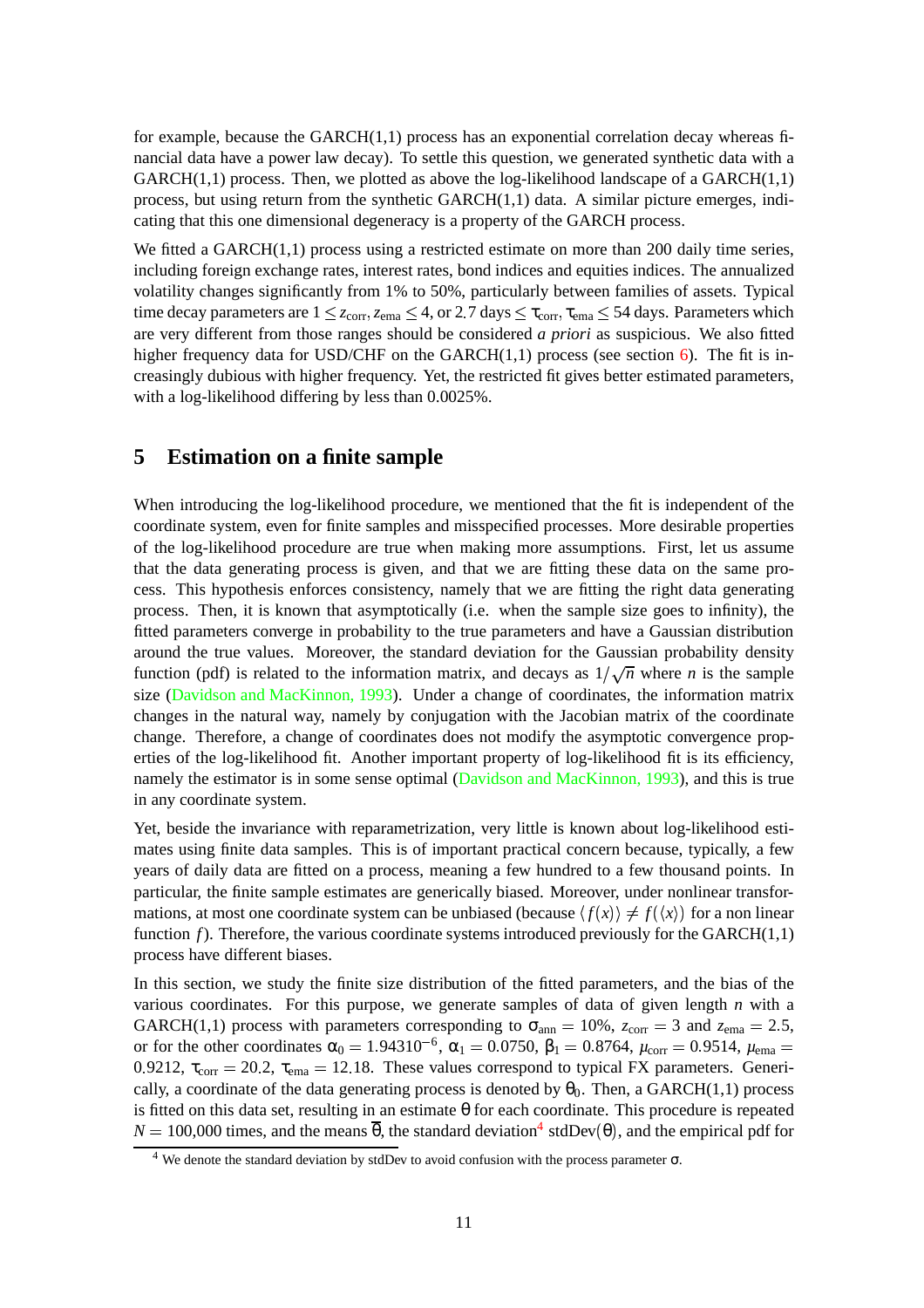the fitted parameters  $\theta$  is computed. This procedure is repeated for various sample sizes *n*.

The relative bias for the various coordinates is estimated as follows: for a coordinate  $\theta$ , we make the 'Ansatz'

$$
\overline{\theta}(n) = \theta_0 \left( 1 + \frac{b_\theta}{n} \right) \tag{20}
$$

where  $b_{\theta} = b_{\theta}(n)$  is the relative bias and *n* the sample size. This form is dictated by the asymptotic (unbiased) Gaussian distribution for the rescaled parameters, which implies that the bias has to decay asymptotically faster than  $1/\sqrt{n}$ . In order to check that this form captures the leading *n* depen-dency, we display on Figure [6](#page-12-0) the relative bias for the sample sizes in the range  $125 \le n \le 2000$ , which corresponds to a range of 6 months to 8 years of daily data. Some of the coordinates  $(\beta_1, \sigma_{ann}, \mu_{corr}, \mu_{ema}, z_{corr})$  seem to be already close to the asymptotic behavior. The other coordinates have still a clear  $1/\sqrt{n}$  correction. A study of the standard deviations and empirical probability density functions of the scaled deviation  $\delta\theta = \sqrt{n} (\theta - \theta_0)$  points to similar finite size behaviors. For example, the pdf for  $\delta\alpha_0$  is clearly skewed, even for a sample size of  $n = 2000$ , which can be thought as large enough. This slow convergence to the asymptotic behavior originates in the correlation of the process, as measured by  $\tau_{\text{corr}}$ . Roughly, an independant estimate for the parameter is obtained after  $\tau_{\text{corr}}$  data, reducing the sample size *n* to an effective sample size  $n_{\text{eff}} = n/\tau_{\text{corr}}$ . For example, one year of daily data corresponds to  $n_{\text{eff}} \simeq 250/20 \simeq 12$ , which is clearly a very small sample. Practically, we are very often fitting processes in this small effective sample size and therefore we should expect strong corrections to the asymptotic theoretical results. This becomes particularly relevant for inference and hypothesis testing, and in this respect, the choice of coordinates *does* matter. In the context of the Wald test (Davidson and [MacKinnon,](#page-19-5) 1993), the dependency of the test with respect to the algebraic formulation of the null hypothesis has been studied by [\(Phillips](#page-19-7) and Park, 1988). For example, in view of the Figures [1,](#page-5-0) [2](#page-6-0) and [3,](#page-7-0) this issue seems important when testing for the unit root  $\alpha_1 + \beta_1 = \mu_{\text{corr}} = 1$ . However, hypothesis testing would bring us beyond the scope of the present paper. Returning to the Figure [6,](#page-12-0) we see that  $\alpha_0$ ,  $τ_{corr}$  and  $τ_{ema}$  are strongly biased,  $α_1$ ,  $β_1$ ,  $μ_{corr}$  and  $z_{corr}$  have a medium bias, and  $σ_{ann}$ ,  $μ_{ema}$  and  $z_{\text{ema}}$  have a small bias. This is yet another reason not to use the usual  $(\alpha_0, \alpha_1, \beta_1)$  coordinates, but to prefer the  $(\sigma, \mu_{\text{corr}}, \mu_{\text{ema}})$  or  $(\sigma, z_{\text{corr}}, z_{\text{ema}})$  coordinates.

With an estimate for the standard deviation of  $\overline{\theta}$ 

stdDev(
$$
\overline{\theta}
$$
) =  $\sqrt{\frac{\overline{\theta^2} - \overline{\theta}^2}{N}}$ , (21)

<span id="page-11-0"></span>the standard deviation of the relative bias can be estimated stdDev $(b) = n$  stdDev $(\overline{\theta})/\theta_0$ . Then, at a 10 sigma level, no coordinate is free of biases. Another comment about fitting small samples must be added. In order to solve the maximization problem, our best fitting algorithm is used, namely a BFGS algorithm working in the  $(\sigma_{ann}, z_{corr}, z_{ema})$  coordinates. The search algorithm is started at the data generating values, with possible restart at 6 neighboring points when a solution is not found. Despite this fairly robust maximization algorithm, a fraction of the data set *never* converges to a meaningful solution, but runs to 'infinity' (i.e. to the boundaries of the domains set to avoid over- and underflow). For the data sets of size 125, 250, 500, 1000 and 2000, the fractions of unconverged solutions are respectively 24%, 7%, 1%, 0.03% and 0%. This indicates that, for these fractions of the data sets, there is no global maximum (despite the fact that we are fitting the data generating process). This is yet another warning about potential problems of estimates made on small data sets.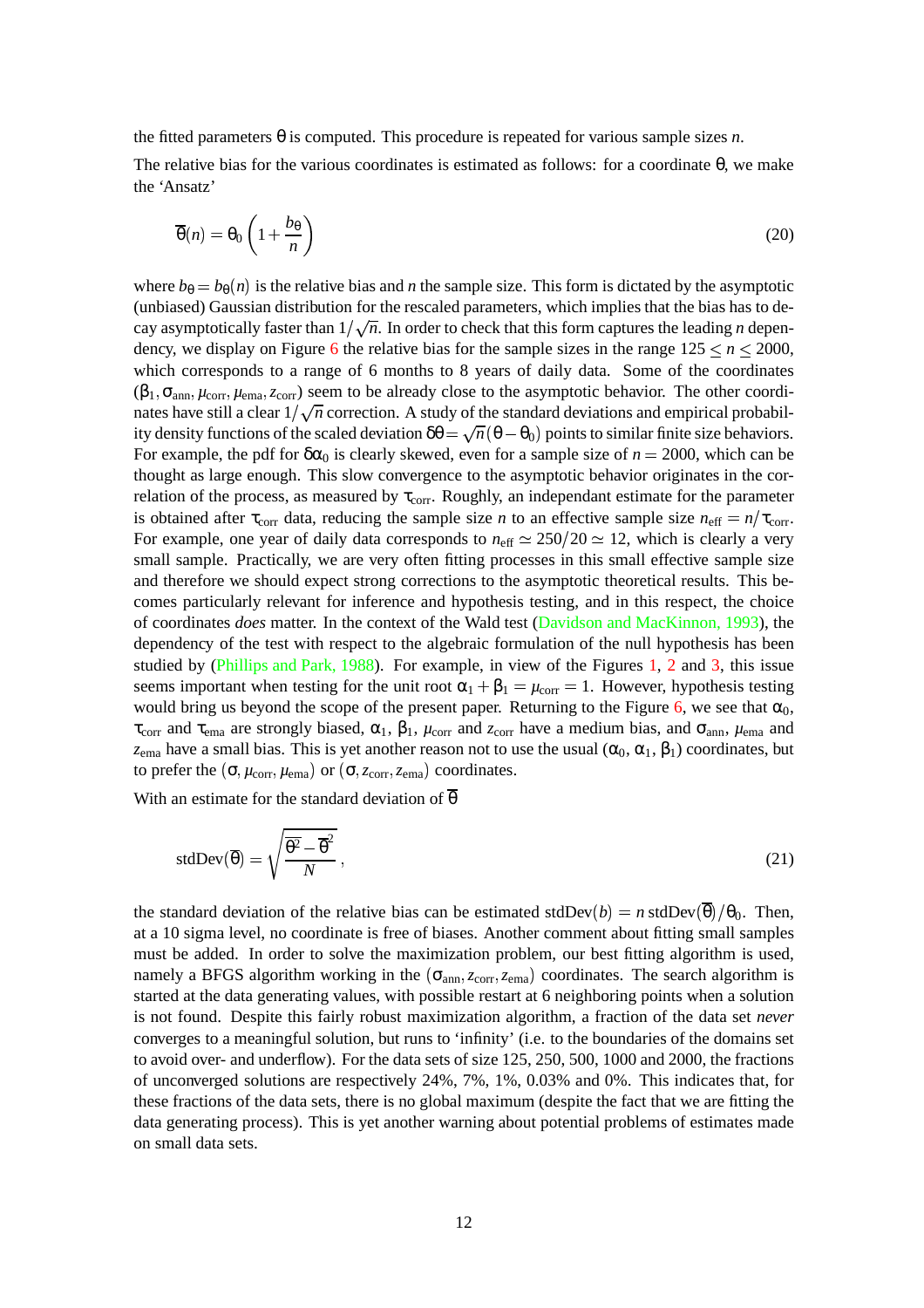

<span id="page-12-0"></span>Figure 6: The relative bias versus the sample size, for the various coordinates.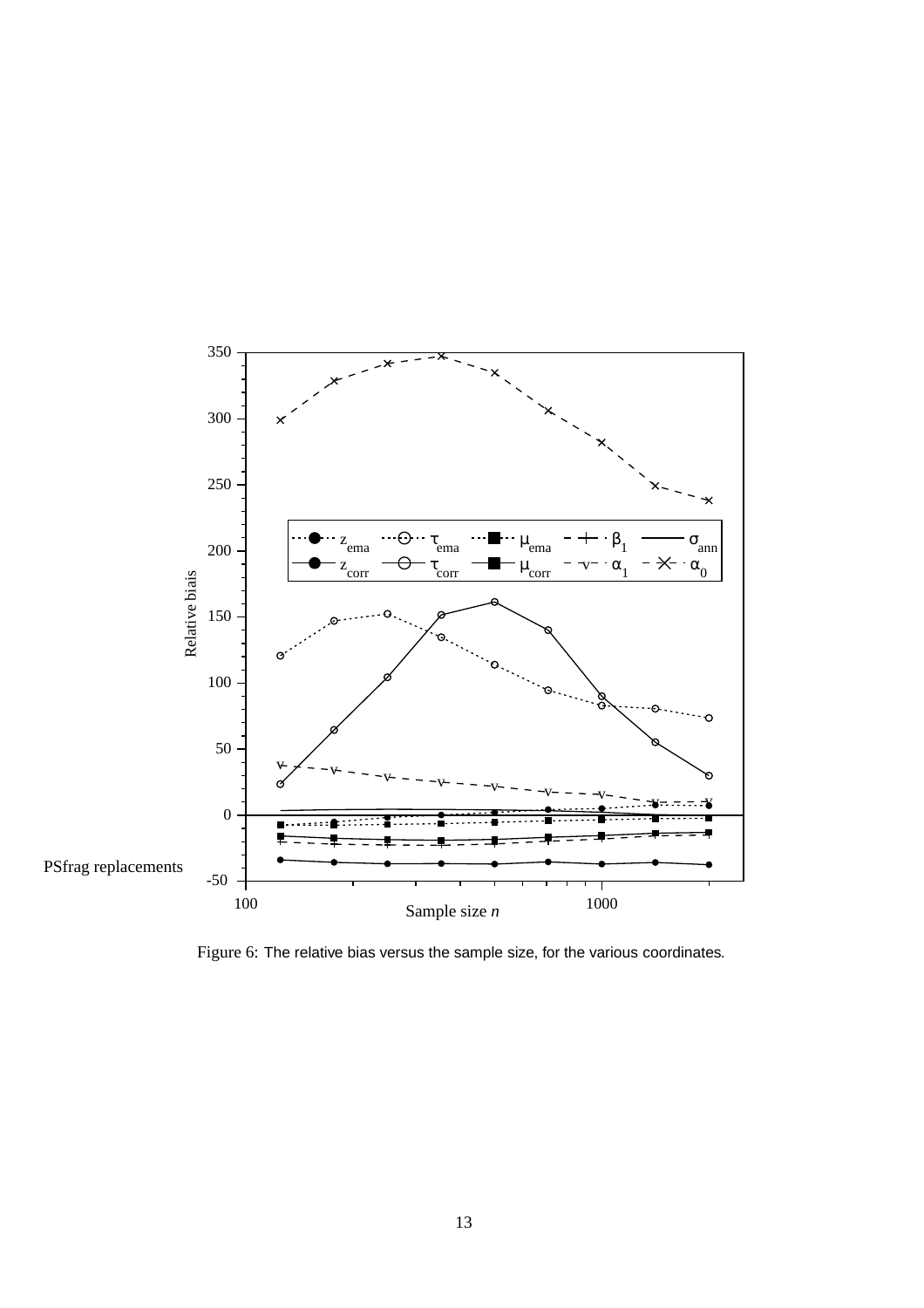#### **6 Estimation at higher frequencies**

Up to this point, the fitting of daily data is discussed. In this section, the above issue is explored at higher frequencies. A first study using intra-day data can be found in [\(Guillaume](#page-19-11) et al., 1994). In order to discount the daily and weekly seasonalities, a synthetic homogeneous time series is computed, sampled regularly in dynamical business time scale [\(Breymann](#page-19-10) et al., 2000). This time scale measures the recent intra-week volatility pattern and builds a time scale flowing at a pace related to this pattern, similarly to the theta-time proposed in [\(Dacorogna](#page-19-9) et al., 1996). Moreover, Holidays and Daylight Saving Time are taken into account. The regular time series is computed from tick-by-tick quotes for USD/CHF and covers 11 years, from 1.1.1989 to 1.1.2000. The synthetic time series is sampled every 14 minutes in dynamical business time, with a linear interpolation between ticks, and with the logarithmic middle price as the value. The year 1989 is used for build-up of the GARCH(1,1) process and the decade 1990 to 2000 for the fit.

With this regular time series, it is easy to compute the return at different frequencies, and to investigate the fitted  $GARCH(1,1)$  process. As a by-product, we can compare the fitted parameters with the aggregation relation for the GARCH $(1,1)$  process as derived by (Drost and [Nijman,](#page-19-8) 1993). In this paper, assuming a GARCH $(1,1)$  process at scale  $\delta t$ , the authors compute the parameters for the equivalent GARCH(1,1) process at scale *m*δ*t*. These relations are quite complicated, yet they simplify drastically for  $\sigma_{\text{ann}}$  and  $\tau_{\text{corr}}$ 

$$
\begin{array}{rcl}\n\sigma_{\rm ann}(m\delta t) & = & \sigma_{\rm ann}(\delta t) \\
\tau_{\rm corr}(m\delta t) & = & \tau_{\rm corr}(\delta t).\n\end{array} \tag{22}
$$

In this form, both relationships are very easy to check. The decimation equation for the last parameter seems not to simplify (it involves solving an implicit equation). At the highest frequency, we draw the equivalent of Figures [1,](#page-5-0) [2](#page-6-0) and [3.](#page-7-0) Essentially, the same problem is present, but the manifold of nearly degenerate solutions is much flatter. This makes the fit of high frequencies data even more difficult.

The GARCH $(1,1)$  processes is estimated on the above data, at time intervals ranging from 14 minutes to 8 days. The fit is done with a log-likelihood computed with a Student-t probability density for the residuals, and the number of degrees of freedom is also optimized. The resulting volatilities are displayed in Figure [7.](#page-14-1) The agreement between the 3 volatilities is excelent above  $\sim$ 1 day, but deteriorates with smaller time intervals. Figure [7](#page-14-1) indicates that at the maximum likelihood, the equality  $\sigma^2 = \langle r_i^2 \rangle$  is not fulfilled for intra-day time intervals. One way to interpret this result is that GARCH(1,1) is not able to describe such high frequency data.

In order to enforce the identity  $\sigma^2 = E[r_i^2]$ , the restricted fitting procedure is used. As the annualized data volatility  $E[r[\delta t]^2]$  is roughly constant, this enforces that  $\sigma_{ann}(\delta t)$  is also almost constant. At the maximum likelihood, the relative difference of the log-likelihood between restricted and unrestricted estimates is in the worst case 0.0025% (at the highest frequency). This illustrates once more the difficulty of such high frequency fits and the flatness of the log-likelihood in the parameter space. The resulting  $\tau$  parameters are displayed in Figure [8.](#page-15-0) For time intervals longer than  $\sim$ 0.7 day, the decay correlation time  $\tau_{\text{corr}}$  is approximately constant, with a value  $\sim$  90 days. This behavior is consistent with the aggregation properties of  $GARCH(1,1)$ , and points to the existence of a preferred correlation decay frequency, of the order of 3 months. Yet, the situation changes for time intervals smaller than 0.7 day. In this domain, the correlation time is very well described by a linear dependency with the return time interval  $\tau_{corr} \sim n\delta t$ , in contradiction with the theoretical aggregation properties. Let us note that, during the working days, 0.7 day in a business time scale corresponds on average to  $0.7 \times 5/7 = 0.5$  day, namely the inflexion point is around 12h. This change of behavior for the parameters may be explained by several arguments, for example by the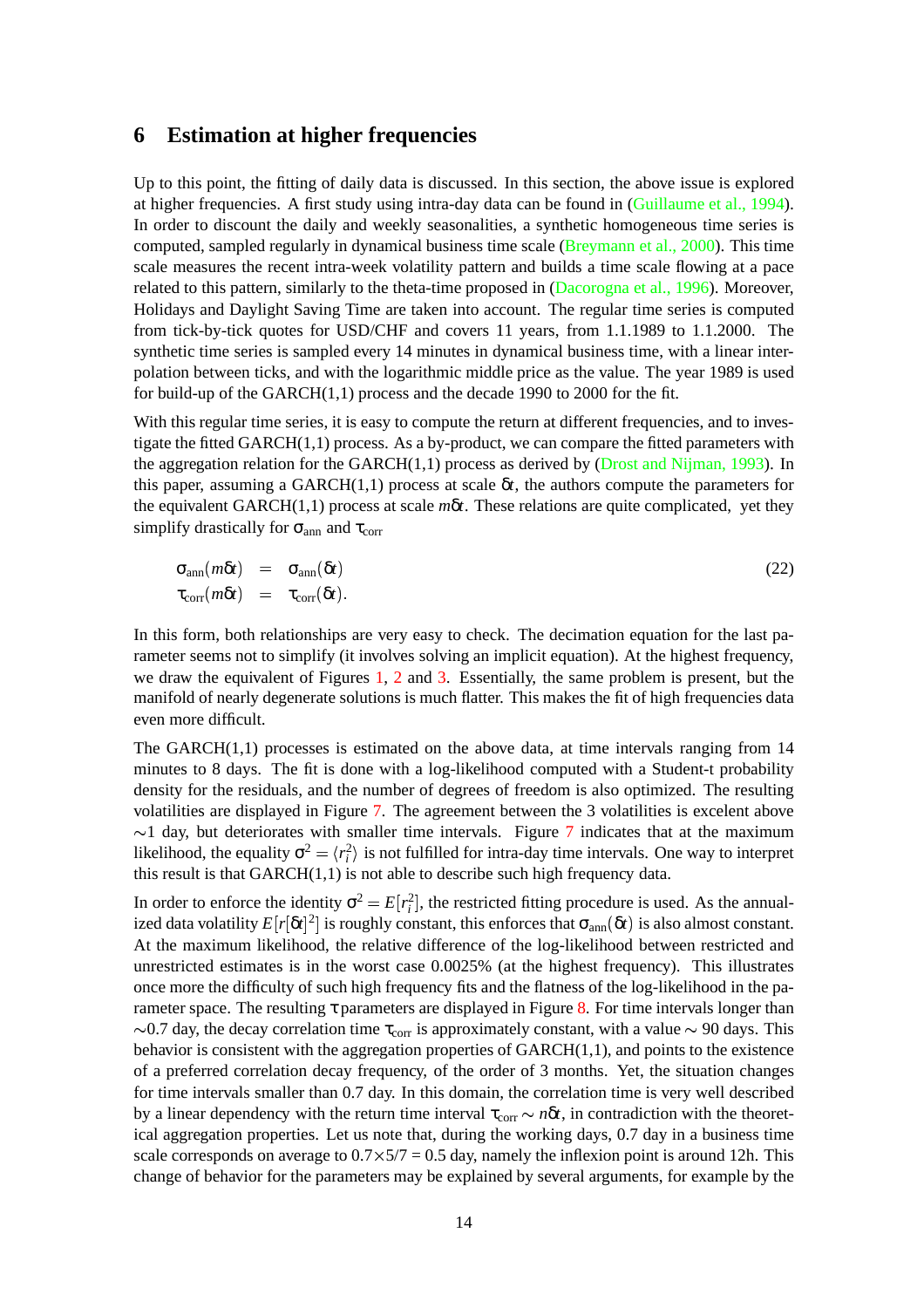

<span id="page-14-1"></span>Figure 7: The annualized volatilities  $\langle r^2_t \rangle^{1/2}$ ,  $\langle \sigma^2_t \rangle^{1/2}$  and  $\sigma_{\sf ann}$  versus the return time interval δ*t*.

presence of intra-day speculators, or by the inadequacy of the GARCH(1,1) process to describe intra-day data.

It is also worthwhile to analyse the number of degrees of freedom for the Student-t distribution, as reported on Figure [9.](#page-15-1) For the whole range of return time intervals, the values are between 4.5 to 9, with a value  $\sim$ 6 for  $\delta t$  = 1 day. These values are too small to consider a Gaussian distribution as a good approximation of the Student distribution. Besides, there is no apparent change of regime between deep intra-day return, and daily return. This points to the fact that a Student distribution should be used at all frequencies, including for daily data.

# <span id="page-14-0"></span>**7 Generalization for GARCH** $(p,q)$

The generalization of the coordinates change to  $GARCH(p, q)$  is fairly straighforward, at least for the transformation to the  $(\sigma, \mu_{\text{corr}}, \mu_{\text{ema}})$  coordinates. The next coordinate change for  $\tau$  requires more sophistication. In order to simplify the notation, we consider the model GARCH(m,m) with  $m = \max(p, q)$ , and possibly some of the coefficients are set to zero:

$$
\sigma_i^2 = \alpha_0 + \sum_{k=1}^m \alpha_k r_{i-k}^2 + \sum_{k=1}^m \beta_k \sigma_{i-k}^2
$$
\n(23)

The equations [4](#page-2-2) to [6](#page-2-2) become

$$
\sigma^2 = \frac{\alpha_0}{1 - \sum_{k=1}^m \alpha_k + \beta_k} \tag{24}
$$

$$
\mu_{\text{corr},k} = \alpha_k + \beta_k \tag{25}
$$
\n
$$
\beta_k \tag{26}
$$

$$
\mu_{\text{ema},k} = \frac{\beta_k}{\alpha_k + \beta_k} \tag{26}
$$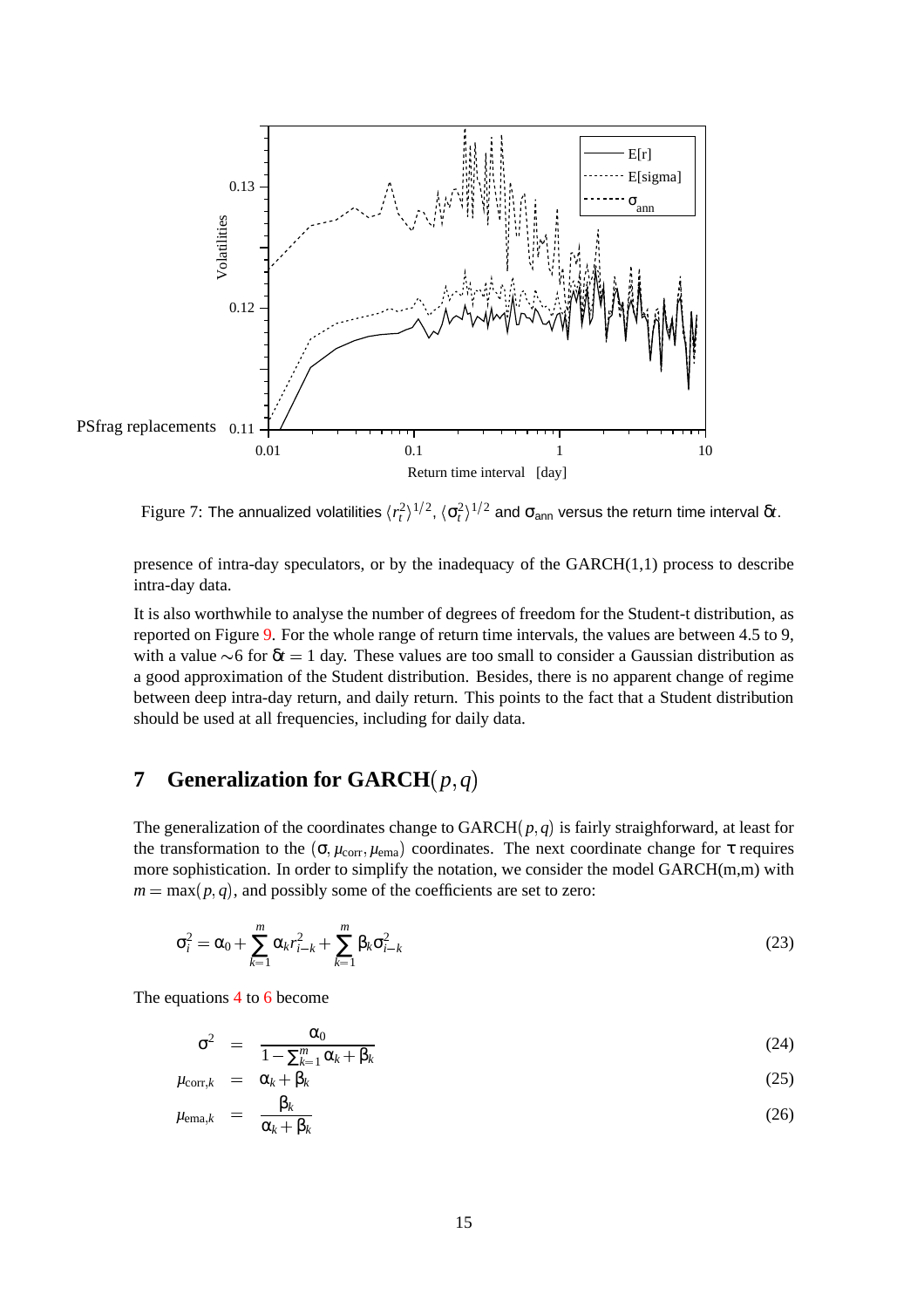

<span id="page-15-0"></span>Figure 8: The fitted GARCH(1,1) parameters  $\tau_{corr}$  (full line) and  $\tau_{ema}$  (dotted line) versus the return time interval δ*t*.



<span id="page-15-1"></span>Figure 9: The optimal number of degrees of freedom for the Student-t distribution of the residual, when estimating a GARCH(1,1) process with a (restricted) log-likelihood procedure. The estimate is done for different return time interval δ*t*, given on the x-axis.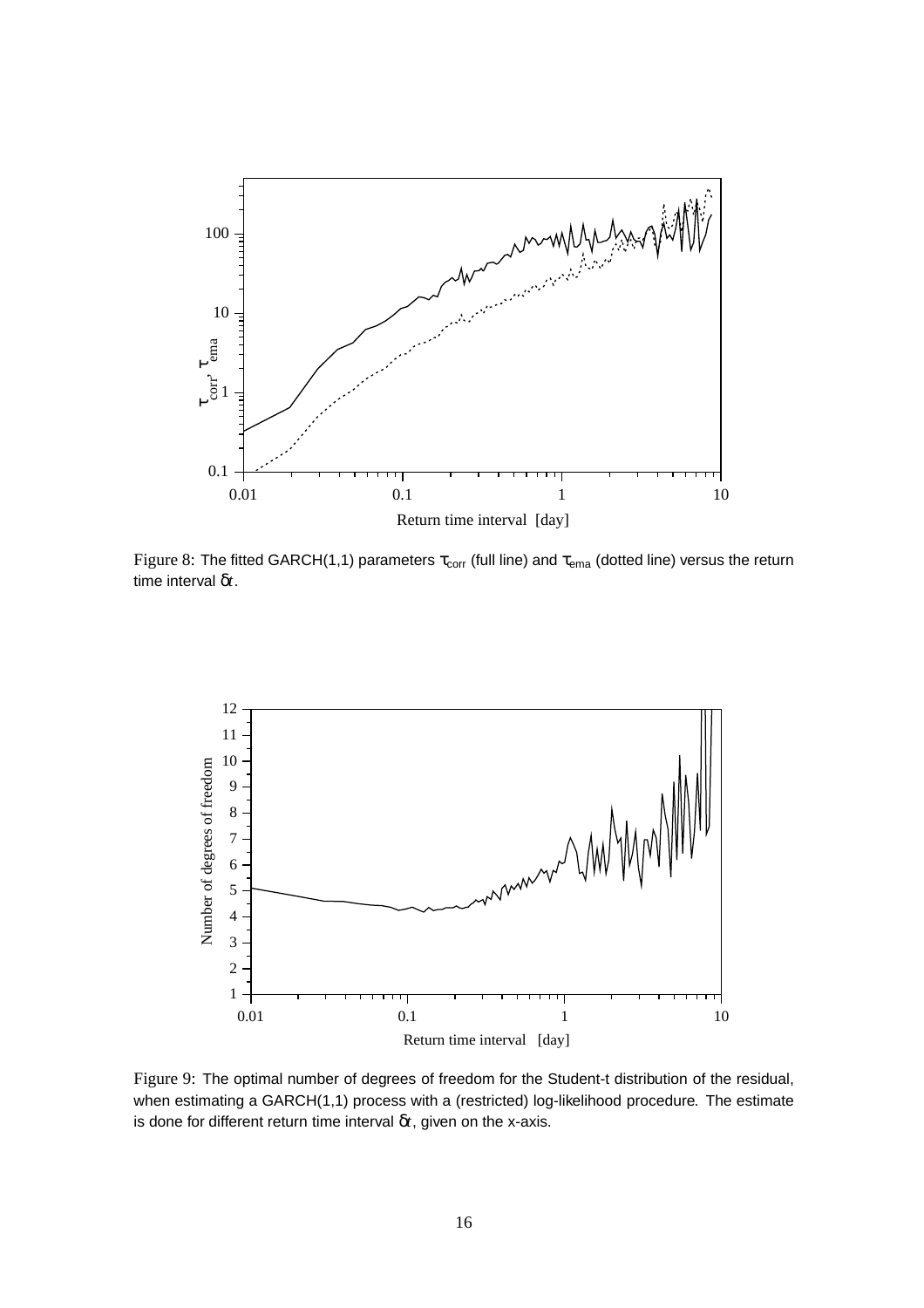<span id="page-16-0"></span>and lead to

$$
\sigma_i^2 = \sigma^2 + \sum_{k=1}^m \mu_{\text{corr},k} \left( \mu_{\text{ema},k} \sigma_{i-k}^2 + (1 - \mu_{\text{ema},k}) r_{i-k}^2 - \sigma^2 \right).
$$
 (27)

A short computation of the unconditional average of the process shows that  $\sigma$  corresponds to the mean volatility  $\sigma^2 = E[\sigma_i^2] = E[r_i^2]$ , with the condition  $\sum_{k=1}^m \mu_{\text{corr},k} < 1$ . In order to ensure the positivity of the volatility  $\sigma_i^2$  in eq. [27,](#page-16-0) the conditions  $\mu_{\text{corr},k} > 0.0$  for all *k* are also needed. In order to compute the conditional average and lagged correlations, it is convenient to introduce the new variables

$$
\gamma_i = \sigma_i^2 - \sigma
$$
  
\n
$$
\delta_i = r_i^2 - \sigma_i^2
$$
\n(28)

for which eq. [27](#page-16-0) becomes

$$
\gamma_i = \sum_{k=1}^m \mu_{\text{corr},k} \left( \gamma_{i-k} + (1 - \mu_{\text{ema},k}) \delta_{i-k} \right). \tag{29}
$$

We denote by  $\Omega_i$  the information set at time *i*, and by

$$
\begin{array}{rcl}\n\bar{\gamma}_k & = & E[\gamma_{i+k}|\Omega_i] \\
\bar{\delta}_k & = & E[\delta_{i+k}|\Omega_i]\n\end{array} \tag{30}
$$

the conditional expectation at time  $i + k$  given the information set  $\Omega_i$ . For  $k > m$ , the recursion equation depends only on  $\bar{\gamma}$ 

$$
\bar{\gamma}_j = \sum_{k=1}^m \mu_{\text{corr},k} \bar{\gamma}_{j-k} \tag{31}
$$

Therefore, the asymtotic properties of the process depend only on the coefficients  $\mu_{\text{corr},k}$ . In order to compute explicitly the time decay of the correlation, we express the last equation in the form of a Markov chain  $\vec{\gamma}_j = M\vec{\gamma}_{j-1}$  for the vector  $\vec{\gamma}_j = (\bar{\gamma}_j, \bar{\gamma}_{j-1}, \cdots, \bar{\gamma}_{j-m})^T$ . with transition matrix

$$
M = \begin{pmatrix} \mu_{\text{corr},1} & \mu_{\text{corr},2} & \cdots & \mu_{\text{corr},m} \\ 1 & 0 & \cdots & 0 \\ 0 & 1 & \cdots & 0 \\ \vdots & \cdots & \cdots & \cdots \end{pmatrix}.
$$
 (32)

The (complex) characteristic time decays of the Markov chain are given by the eigenvalues of the transition matrix. By expanding recursively on the last column the characteristic equation  $|M - \lambda \mathbf{1}_m|$  (where  $\mathbf{1}_m$  is the *m*-dimensional unit matrix), the time decays  $\tau_{\text{corr},k} = -\delta t / \ln(\lambda_k)$  are related to the root  $\lambda_k$  of the equation

<span id="page-16-1"></span>
$$
-\lambda^m + \sum_{k=1}^m \mu_{\text{corr},k} \lambda^{m-k} = 0.
$$
\n(33)

For the process to be well behaved, it must decay to the unconditional mean  $\sigma$ , namely all the roots must be inside the unit circle  $|\lambda_k| < 1$ . These conditions induce restrictions on the space for the parameters, in particular on  $\alpha_k, \beta_k$ . These conditions do not reduce to the one given in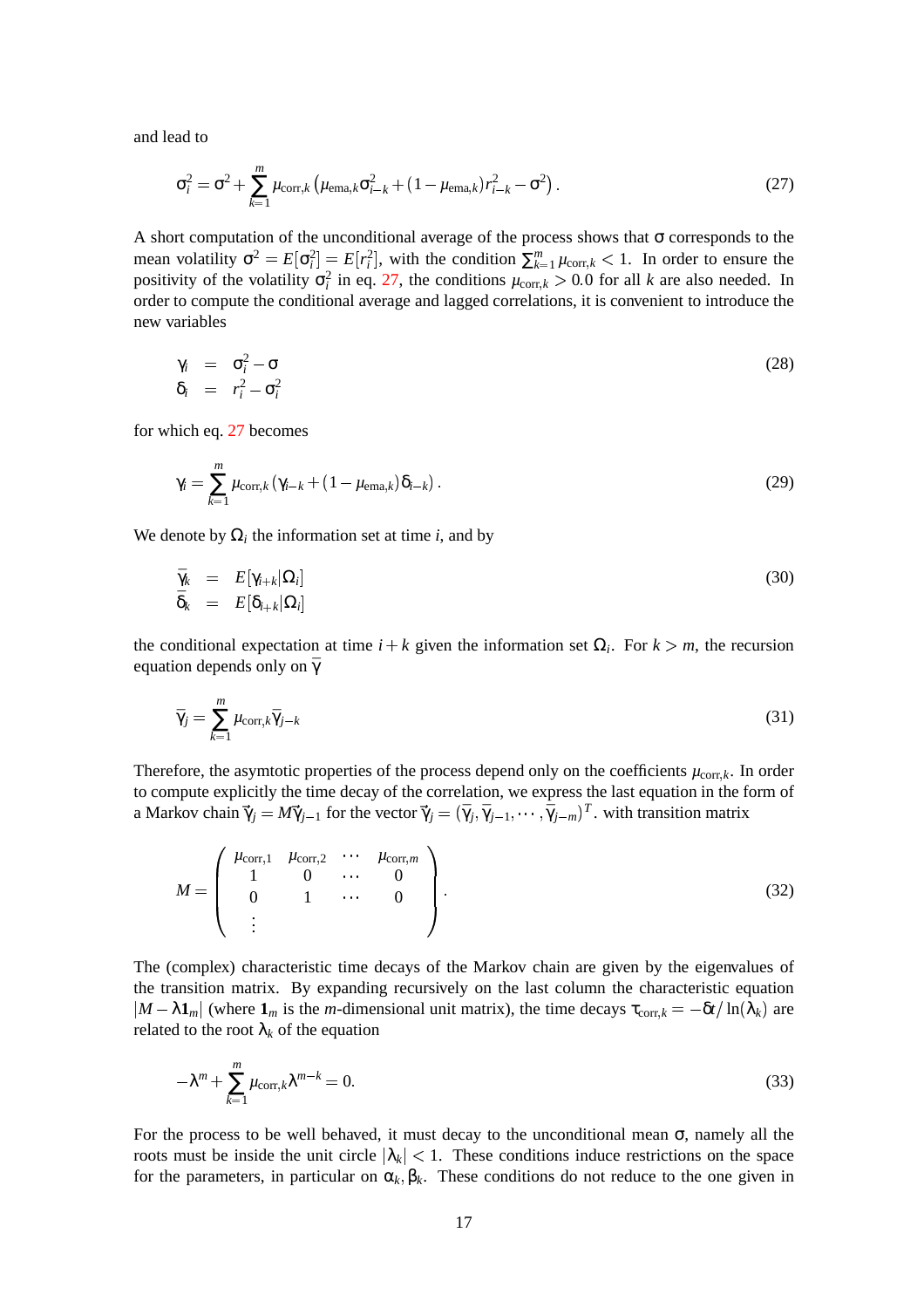

<span id="page-17-0"></span>Figure 10: The leading correlation time  $\tau_{+}$  and the log-likelihood as a function of  $\sigma_{ann}$  for the GARCH(2,2) model. The data are as in Figure [1.](#page-5-0)

[\(Nelson](#page-19-12) and Cao, 1992), and as far as we know they are new. Solving the polynomial eq. [33](#page-16-1) is clearly the difficult part of the change of coordinates  $\mu_{\text{corr},k} \to \tau_{\text{corr},k}$ . Then, one more logarithm can be taken to obtain the  $z_{\text{corr},k}$  coordinates.

For GARCH(2,2), eq. [33](#page-16-1) is quadratic and can be solved by algebraic means. In particular, the above conditions on the  $\mu_{\text{corr},k}$  (positivity for all k, sum smaller than one) are sufficient to have a positive determinant, and therefore both roots are real. Moreover, the conditions  $|\lambda_k| < 1$  are always satisfied, and therefore do not introduce further restriction.

Intuitively, the manifold of nearly degenerate solution must exist for all GARCH $(p, q)$  models. Similarly to Figure [4](#page-8-1) for GARCH $(1,1)$ , we have fitted a GARCH $(2,2)$  model on the same data set, for various values of  $\sigma_{ann}$ . The results are displayed in Figure [10](#page-17-0) which clearly exhibits the same plateau in the log-likelihood. The sub-optimal solutions correspond to  $\sum_{k=1}^{m} \mu_{\text{corr},k} \simeq 1$ . For the GARCH(2,2) model, this leads to a leading eigenvalue  $\lambda_+$  close to one, namely to a very large correlation time  $\tau_{+}$ . Therefore the diagnostics for a spurious optimization can similarly be used for GARCH(p,q) models.

A natural question is whether there exist new dangerous directions for a GARCH(2,2) estimate. The most important subspace is spaned by the  $(\mu_{\text{corr},1}, \mu_{\text{corr},2})$  coordinate as the correlation properties of the process depend only on these two parameters. A cut in the log-likelihood space through the best solution in the  $(\mu_{\text{corr},1}, \mu_{\text{corr},2})$  subspace shows a very elongated parabolic maximum along the boundary  $\mu_{\text{corr},1} + \mu_{\text{corr},2} = 1$ . The aspect ratio of the parabolic maximum is of order 10 (i.e. the ratio of the curvature). This should not cause trouble for any decent maximization procedure, and therefore there should be no further dangerous direction.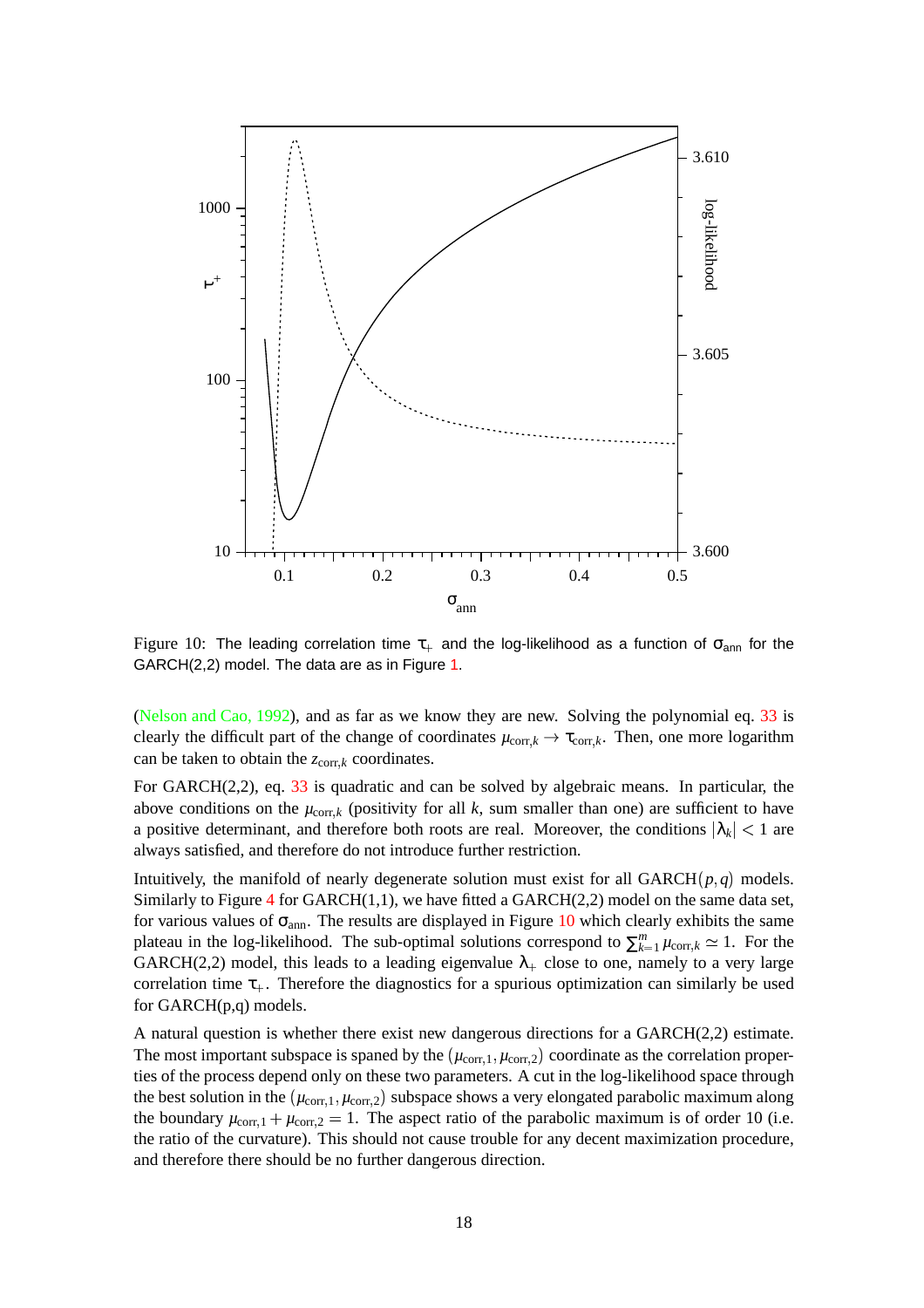## **8 Conclusions**

The figures clearly indicates the pitfalls present when fitting GARCH(p,q) process. They are related to a one-dimensional manifold of almost degenerate solutions. To avoid possible spurious fits, we suggest:

- using enough data.
- computing  $\sigma$  with the moment estimate  $\tilde{\sigma}^2 = \langle r_i^2 \rangle$ ; then, using a log-likelihood for the remaining parameters.

maximizing the log-likelihood using the  $(\sigma_{ann}, z_{corr}, z_{ema})$  coordinate system, because of the better efficiency of the numerical algorithm. This has the supplementary advantage that there is no constraint on  $z_{\text{corr}}$  and  $z_{\text{ema}}$  (except possibly for preventing overflows and underflows).

checking the results by comparing  $\tilde{\sigma}^2$  and  $\langle \sigma_i^2 \rangle$ .

• If a usual log-likelihood is used instead of the above two step procedure, we suggest checking the validity of the results by comparing  $\tilde{\sigma}^2$ ,  $\langle \sigma_i^2 \rangle$  and  $\langle r_i^2 \rangle$ . Probable spurious solutions correspond to substantial differences between these three quantities, as well as  $\sum_k \tilde{\alpha}_k + \tilde{\beta}_k \simeq$ 1. For the maximization algorithm, a very small convergence criterion should be taken.

Moreover, we have compared the parameters fitted at various frequencies with the Drost and Ni-jman (Drost and [Nijman,](#page-19-8) 1993) aggregation relation for GARCH $(1,1)$ . Overall, the aggregation relations do not hold, with a weak discrepancy for time intervals longer than 5 hours. This indicates that the GARCH(1,1) does not describe completely financial data.

A direct extension of the above procedure can be done for multivariate processes. In that case, the number of parameters is rapidly growing with the number of time series and the danger of misleading parameter estimations is increasing with the dimension of the parameter space. Estimating volatility-like and correlation-like parameters by a moment estimate seems an efficient way to reduce the complexity and risk of the usual log-likelihood procedure.

### **9 Acknowledgments**

The author would like to thank Tim Bollerslev and Ramazan Gencay for their many suggestions, the members of the research group at Olsen & Associates for their comments, and Ralph Baenziger for his help with the implementation of the optimization algorithms.